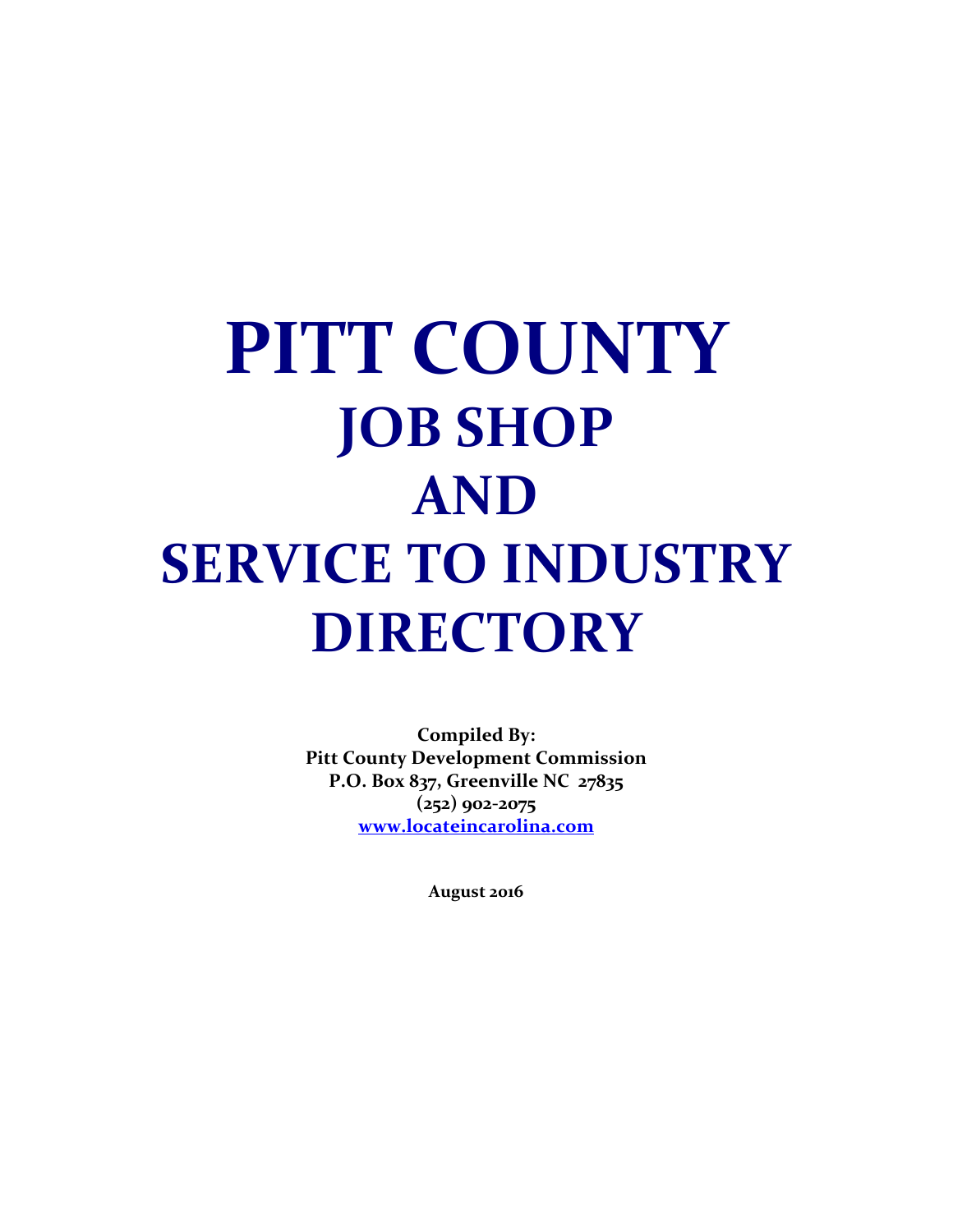## **FORWARD**

The Job Shop and Service to Industry Directory is compiled and published by the Pitt County Development Commission, 111 South Washington St., Greenville, North Carolina.

The Job Shop and Service to Industry Directory contains information on companies providing industrial services in Pitt County and eastern North Carolina. Companies are listed alphabetically. Detailed descriptions of the companies and all their services follow.

The Pitt County Development Commission does not accept any responsibility for errors or omission in fact of materials furnished. Every effort was made to include all job shops in the county: any omission is inadvertent. Any companies omitted are encouraged to fill out the form on pages 24-25 in order to be included in future revisions.

For more information, please contact Brad Hufford, Associate Director for Retention & Expansion, at (252) 902-2077 or by email at [brad.hufford@pittcountync.gov](mailto:brad.hufford@pittcountync.gov)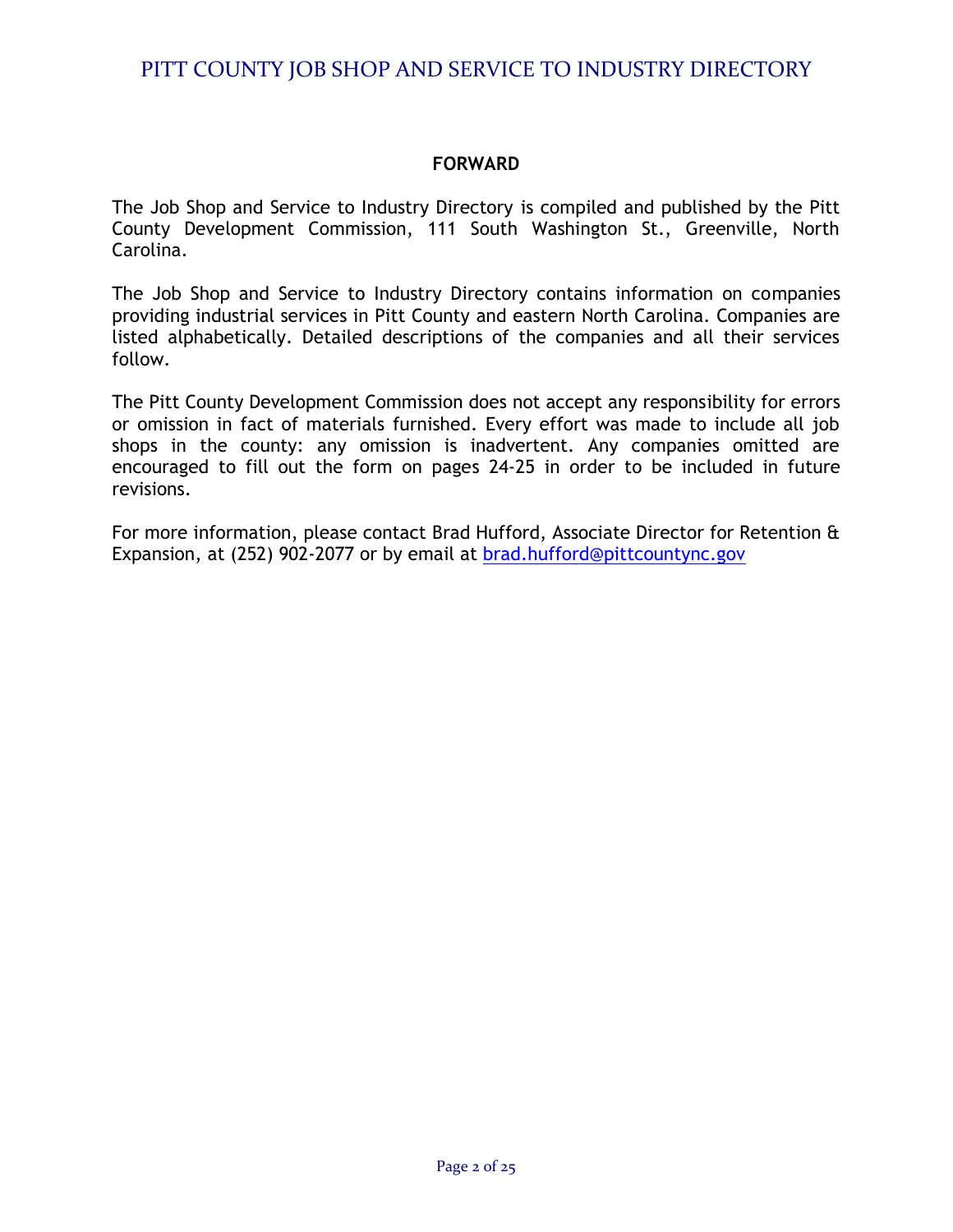## **CMI Plastics, Inc**

222 Pepsi Way Ayden, NC 28513 (252) 746-2171 Fax: (252) 746-2172 Stephen Hasselbach, CEO Established: 1942 (Relocated to Pitt County in 2007) Employees: 55 NAICS Code: 33351, 561910, 326199 SIC Code: 3544, 3089, 7389

**Type of Work** Blister packing, contract packaging, thermoforming.

**Principle Products/Service** Trays, Blisters, Clamshells.

## **Major Work**

Cosmetics, Aerospace, Medical, Pharmaceutical.

#### **Quality Control System**

Exact JobBoss/Unipoint Quality Assurance, Manual Inspection, Lot Retainage, Customer GMP.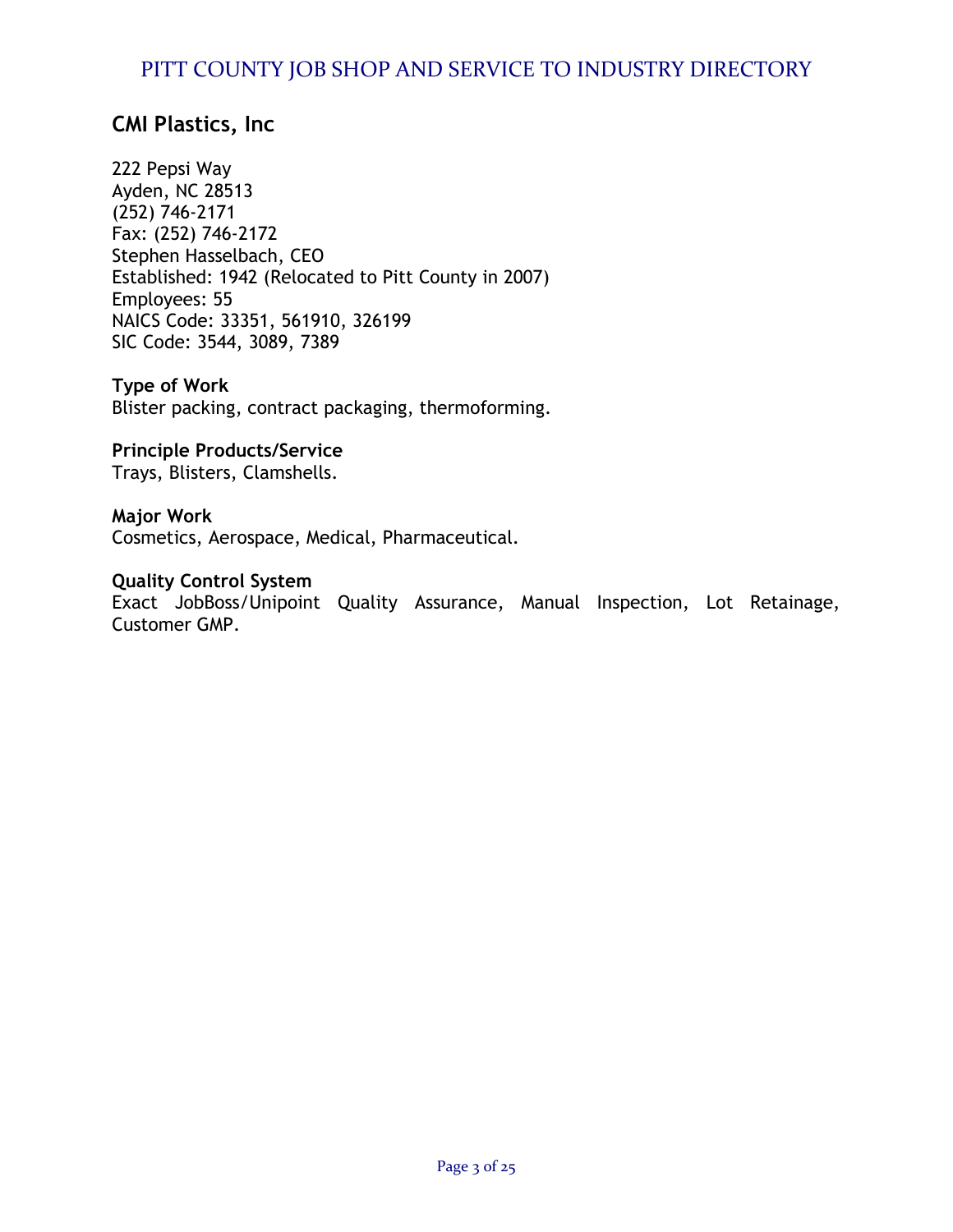## **D&D Mechanical Services, LLC.**

P0. Box 64 3234 Wesley Church Rd. Farmville, NC 27828 (252) 753-5337 FAX (252) 753-5337 Donnie Robinson, President Established: 2007 Employees: 6 SIC Codes: 3441, 3444, 3448, 3449, 3564, 3569, 3499

## **Type of Work**

Metal fabrication; Miscellaneous steel fabrication and installation such as handrails, stairs, special supports and frames, machine guarding, etc.; Industrial duct work; Non-coded welding - carbon steel, stainless steel, aluminum; Non-process and process piping (welded and threaded) - carbon steel, stainless steel, copper, galvanized, PVC; Equipment relocation and installation; Millwright; Rigging; Form and place concrete equipment pads and grout equipment; Footings and concrete demolition disposal; Metal buildings - erect and repair.

## **Principal Products and/or Services**

Industrial/Commercial HVAC design, fabrication and installation, including food grade applications, carbon steel, stainless steel, aluminum; Fabrication shop and portable welding services.

## **Equipment:**

Shop is approximately 6,000 sq ft. [5] 16'x20' rollup doors [2] Overhead monorails 10'0"x16 gauge Wysong sheet metal brake 4'0" box brake 4'0" roller 16 gauge stomp shear [3] Portable welders [1] Miller tip welder 5,000 lb. LP forklift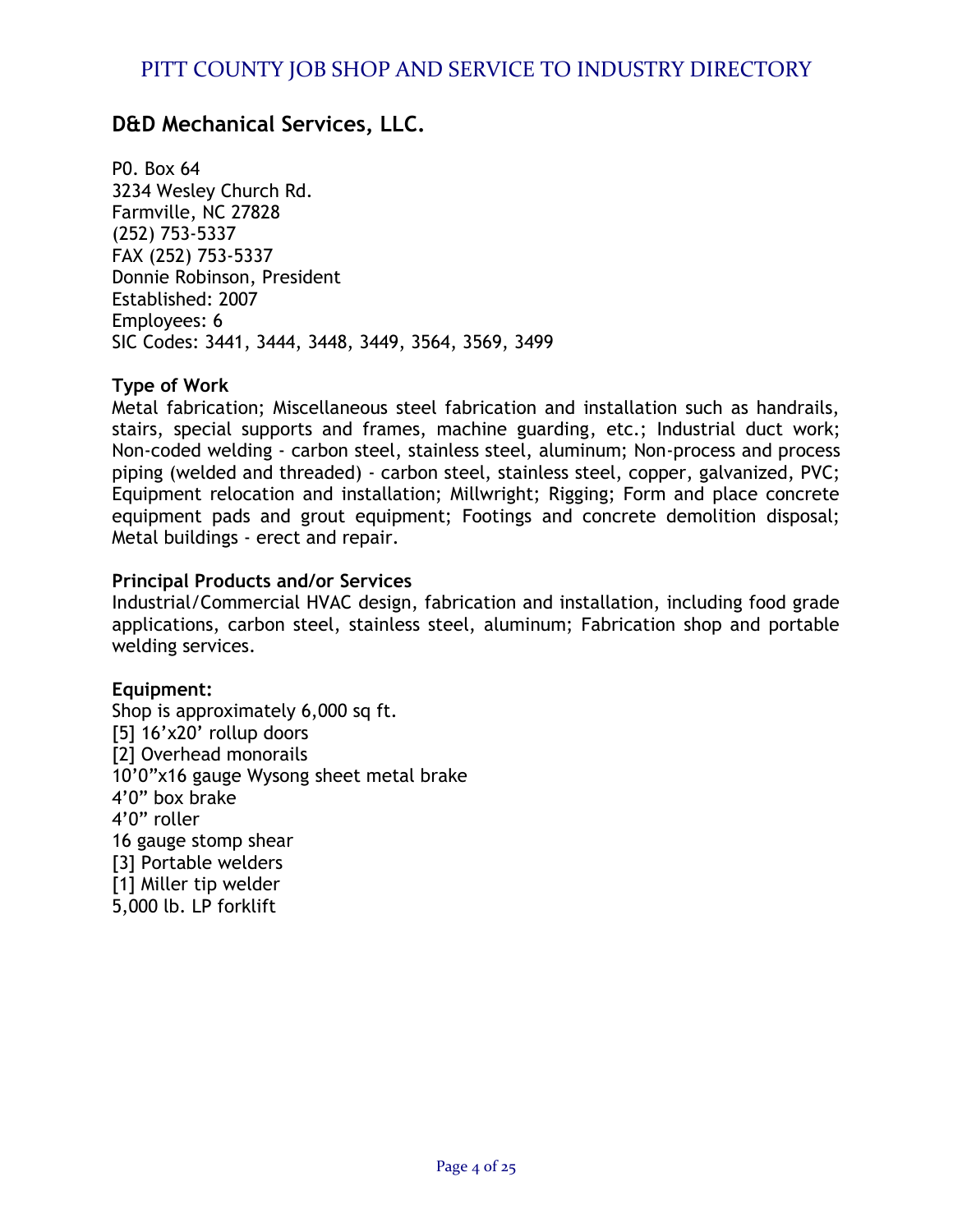## J**ack A. Farrior Steel Works, Inc.**

P0. Box 839 9585 US 264 Alt. Farmville, NC 27828-0839 (252) 753-2020 FAX (252) 753-7851 Jack A. Farrior, President Established: 1962 (Name Change in 1993) Employees: 60 SIC Codes: 3441, 3564, 3569, 3449, 3499

## **Type of Work**

Metal fabrication; Design, fabricate and install structural and miscellaneous steel; Bins and hoppers; Duct work; Stainless steel; Aluminum; Sandblasting; Paint; Design/build projects; Structural and miscellaneous steel fabrication; Agricultural and industrial material handling conveyors, elevators, spouting; Metal building and mill renovations.

## **Principal Products and/or Services**

Material handling equipment, millwright, structural steel, miscellaneous steel, tanks, blowers, conveyors, automatic counters.

#### **Quality Control System**

Visual inspection and performance testing

## **Equipment:**

#### **Forming**

[1] Bending Roll [1] Brake, I7ST 12'  $[1]$  Iron Works, punch,  $1/4$ " x  $1/2$ " [1] Iron Works, angle shear,  $6" \times 6" \times 1/2"$ [1] Press, mechanical, 7ST 8' [1] Press, mechanical, 14' x 1/2"  $[1]$  Shear,  $1/4$ " x 10' [1] Shear,  $1/2$ "x 14' [1] Milling Machine Lathe (in house needs only) [2] Saws, band and cut-off,  $16" \times 12"$ 

#### **Welding**

Arc Mig and Tig [9] Wire **Studwelder**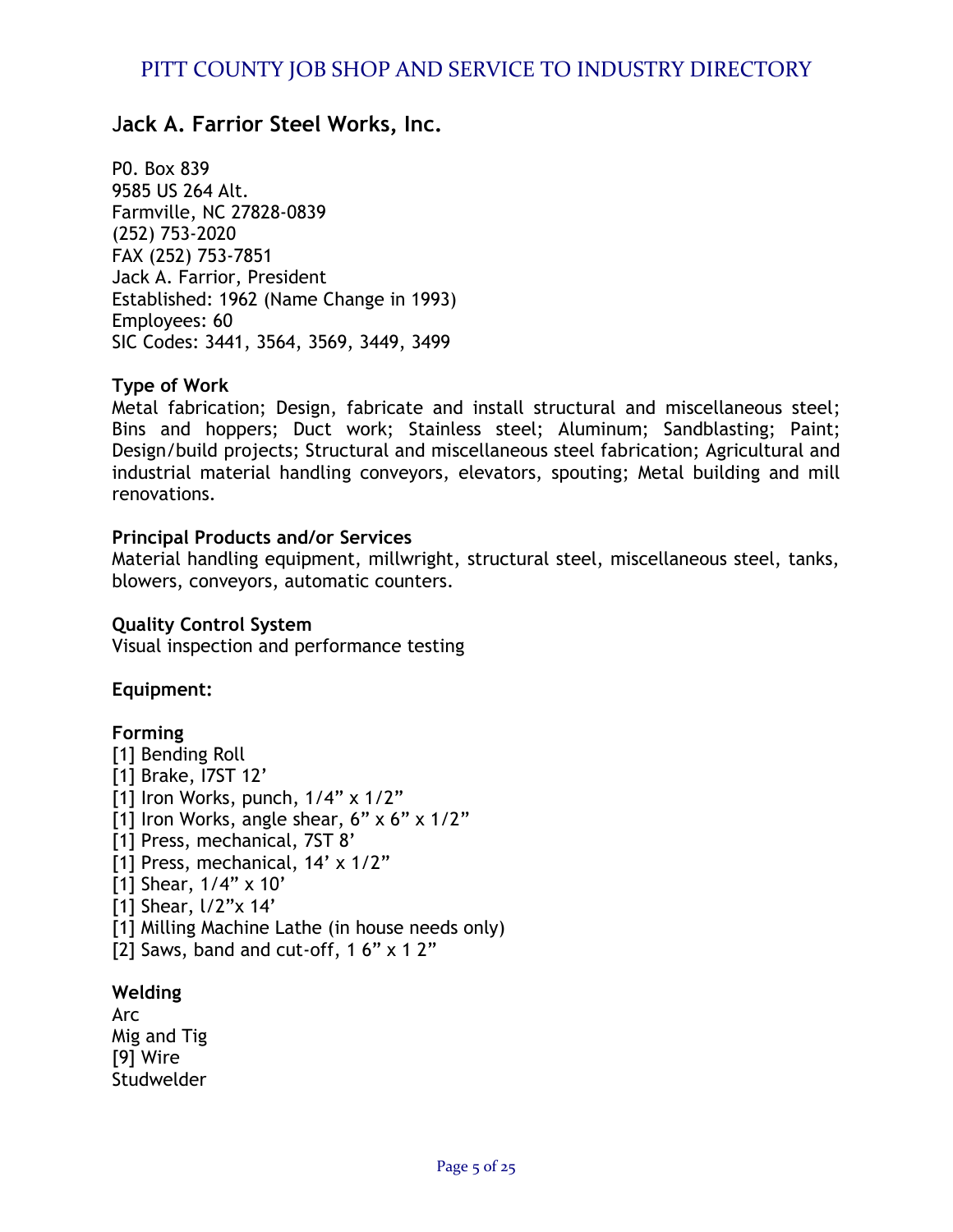## **Jack A. Farrior Steel Works, Inc. (continued)**

**Finishing** Painting (airless and spray) Sand Blasting

**Shipping Facilities** Truck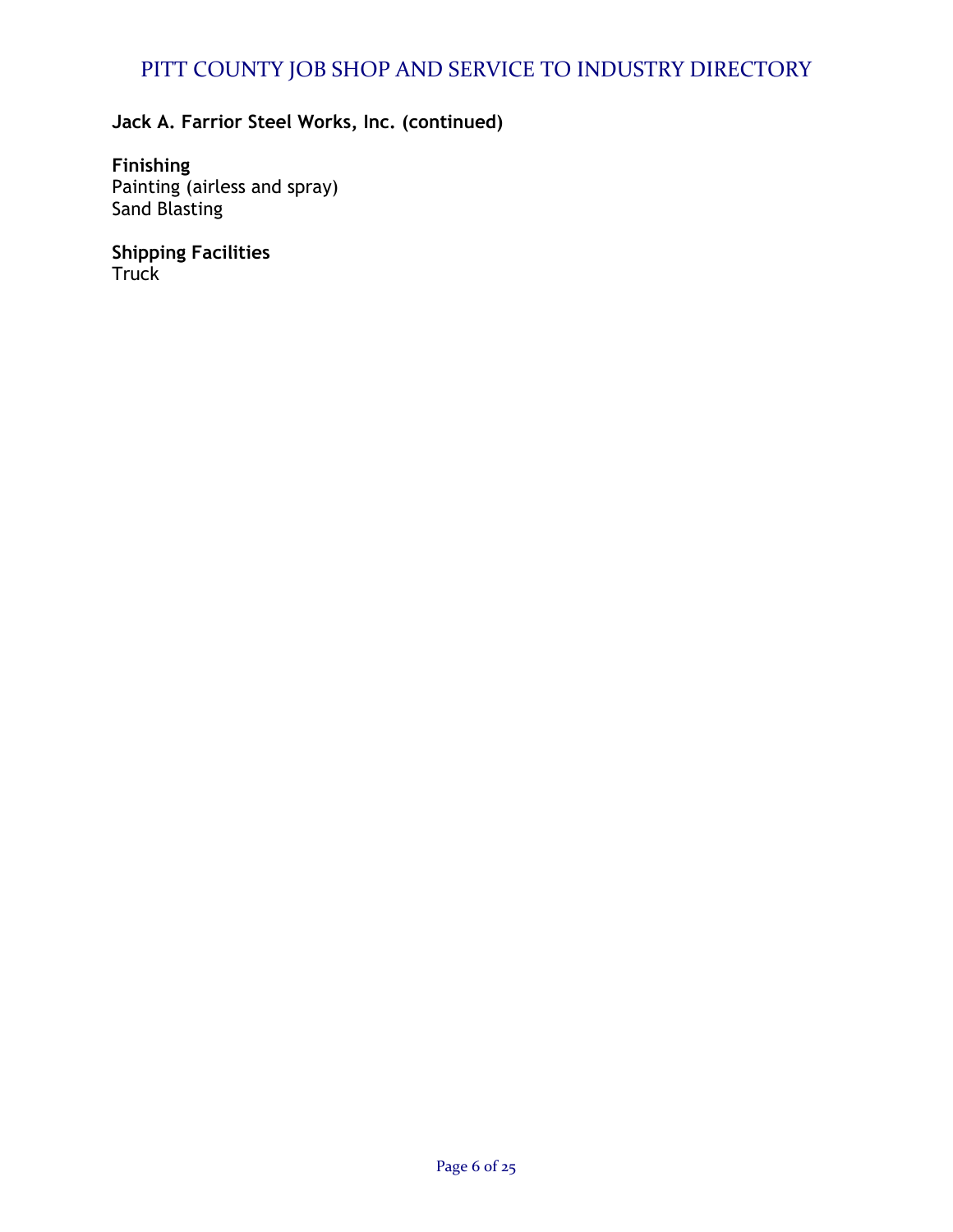## **The Hammock Source**

P.O. Box 1602 305 Industrial Blvd. Greenville, NC 27835 (252) 758-0641 FAX (252) 758-0375 Jay Branch, President Established: 1971 Employees: 150 SIC Code: 2394, 3471, 3499

## **Type of Work**

Metal working; Electrostatic painting; Woodworking; Cut and sew textiles; Twistingtextiles; Quilting.

## **Principal Products and/or Services**

Rope and cordage, hand-woven rope hammocks, quilted fabric pillows, wood products, and metal products.

## **Quality Control System**

On line inspections, receiving/production and finished goods.

#### **Major Work**

Mass manufacturing of products using the above capabilities. Job shop work done on a limited basis.

## **Equipment:**

#### **Forming**

[1] Bending Roll [1] Iron Works [1] Press, hydraulic [1] Press, mechanical

## **Machining**

[2] Boring Mills, horizontal [1] Boring Mill, vertical [2] Drills, multi-spindle [3] Drills, radial

## **Machining**

- [2] Grinders, surface
- [1] Planer
- [3] Saws, band
- [1] Saw, circular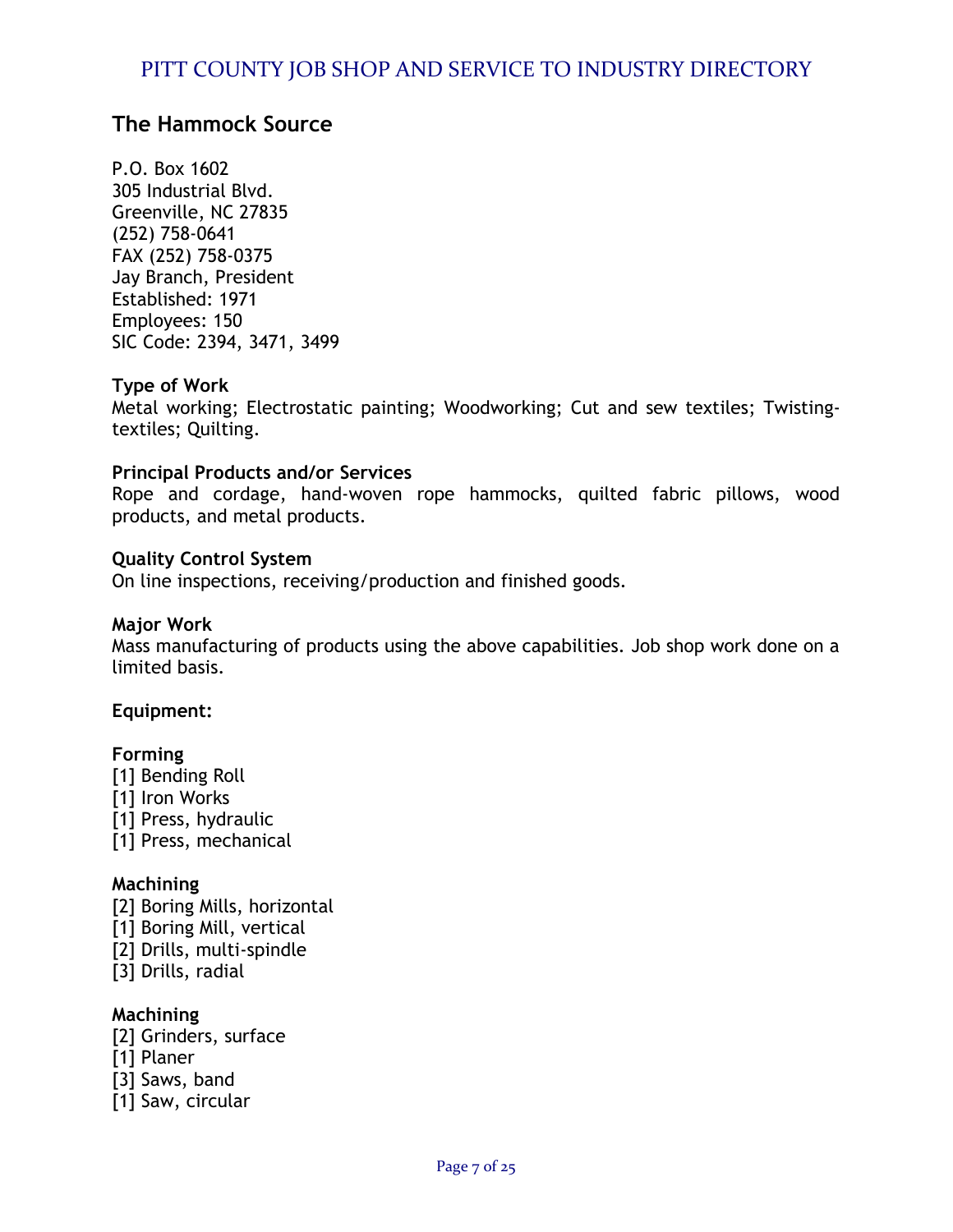## **The Hammock Source (continued)**

**Welding** [1] Arc [2] Wire

**Finishing Painting** Polishing **Sandblasting** 

**Foundries** Cleaning, sandblasting

**Shipping Facilities Truck**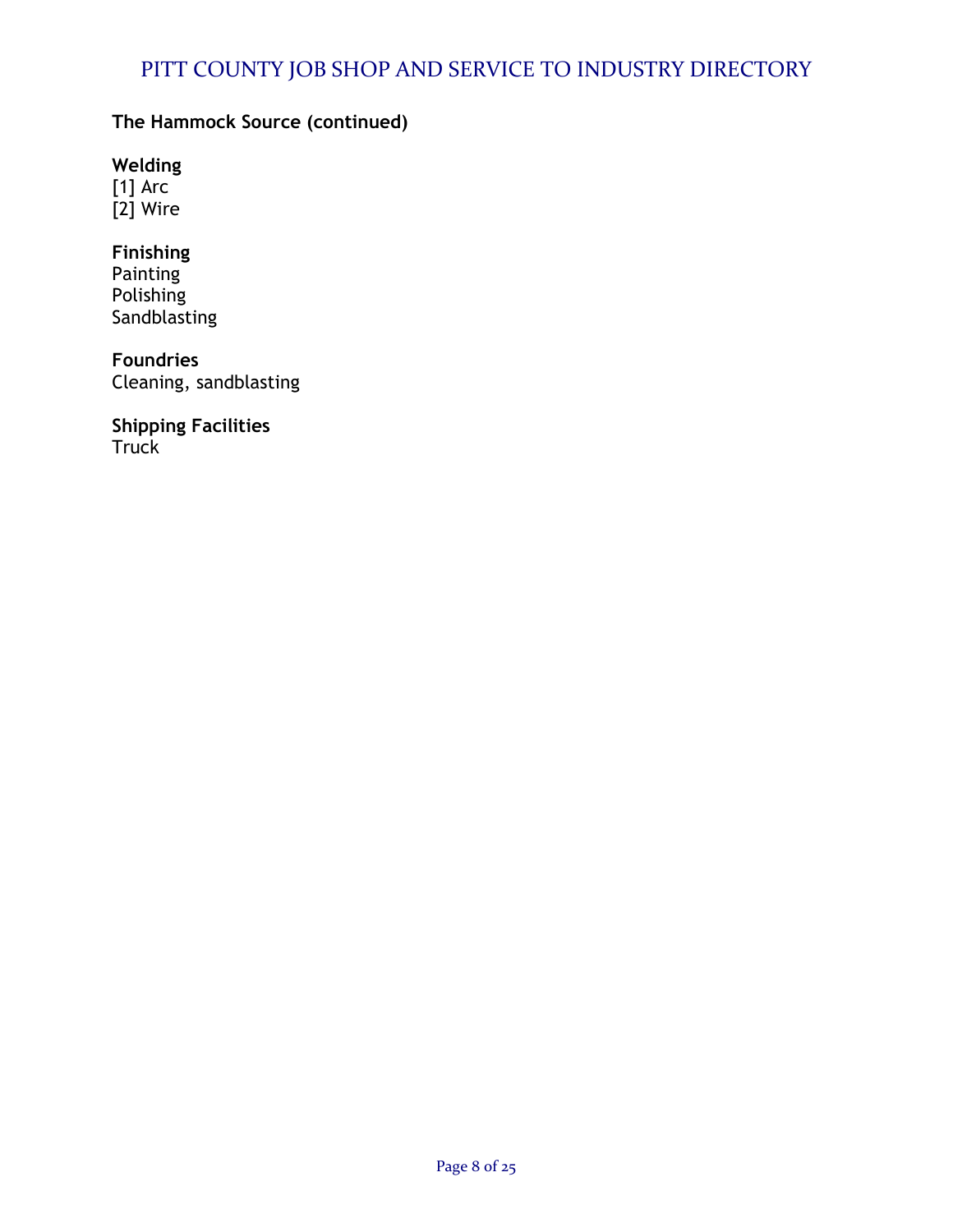## **Package Craft, Inc.**

PO Box 430 146 Package Craft Road Bethel, NC 27812 (252) 825-0111 FAX (252) 825-0100 Craig Roberts, General Manager Established: 1982 Employees: 43

## **Type of Work**

Manufacturer of corrugated packing materials including shippers, inner packer, and displays; Assemble partitions, build ups, foam on corrugated and assembled packs.

**Principal Products and/or Services**  Corrugated containers

**Quality Control System**

Total Quality Management

## **Major Work**

Printing, slotting, scoring, and jointing of corrugated sheet stock.

## **Equipment:**

- 86 x 190 Harper 1/C Flexo Slotter; S/N EO22O, electric running registers, electric frame opening, Martin sheet stacker.
- 50 x 130 McKinley Flexo Printer Slotter; Lead edge feeder, Martin stacker.
- 50 x 103 Hooper 4/C Printer Slotter; S/N WSG 3P-BOS, vacuum assist feed, electric running registers, die cut attachments, Greene Line stacker, S/N 7S4A-2.
- 50 x 110 Greenwood 2/C Printer Slotter; S/N CPS 1032, manual running registers.
- 24 x 66 Simon Hooper 2/C Printer Slotter; electric running registers, layboy takeoff.
- 24 x BG 2/C Printer Slotter; electric running registers, poly printer cylinders, Greene Line Stacker.
- 66 x 113 McKinley 2/C Rotary Die Cutter; lead edge feed, McKinley beater takeoff.
- 80" S&S Eccentri Slotter; Model ECC, S/N 19711, [3] 17" slotters, corner cut.
- 45 x 65 MiehIe Cylinder Die Cutter; S/N 184, hand feed, vacuum takeoff.
- 50 x 70 MiehIe Cylinder Die Cutter; Model C & C. 70, S/N 127.
- 23½ x 67 S&S Partition Slotter; Model DPB, S/N 3479, [14] pairs of slotters, [12] pairs of slitters, fold down scoring, slow belt takeoff.
- 23½ x 67 S&S Partition Slotters; Model DPB, S/N 820, [12] pairs of slotters, [10] pairs of slitters, fold down scoring, slow belt takeoff.
- 120" Global 4-Bar Slitter; Model L-l O-S, S/N 1 601, 6" shafts, [8] pairs of scores, [6] pairs of slitters.
- 80" Progressive 4-Bar Slitter: 6" shafts, [8] pairs of scores, [9] pairs of slitters, [7] pairs of slit/scores, takeoff.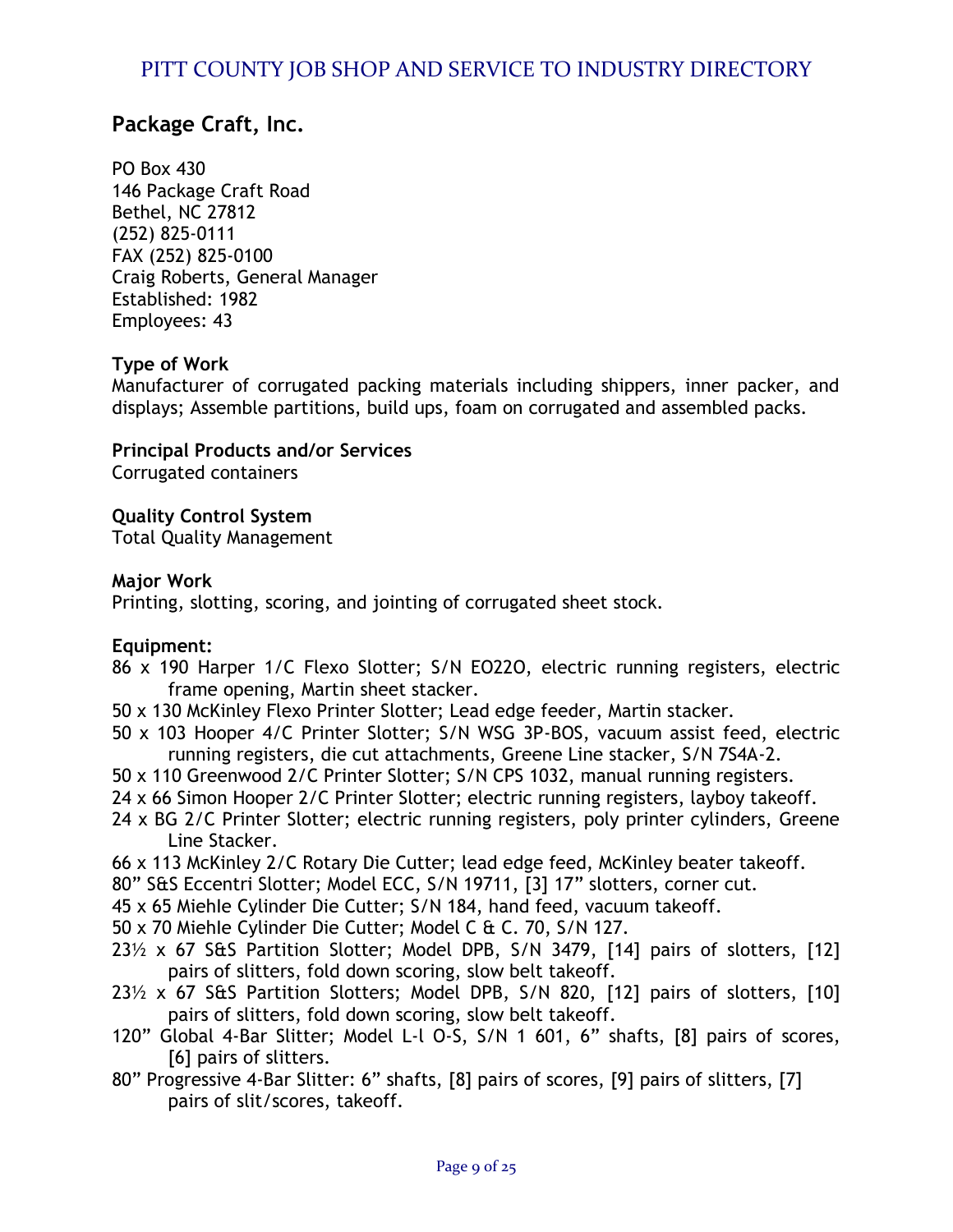## **Package Craft, Inc. (continued)**

40" Rebiltco Band Saw; Model Super C Jr

- 36" Potdevin NTZ Gluer; S/N 3-1 1 B.
- 60" Potdevin Rotary Press
- 60" Economy Downstroke Baler
- 49 x 118 Emba Folder Gluer; Model UVZ-RTZ, S/N 965, Valco glue, Signode bundler, Model ML2JE.
- Crittendon Semi-Automatic Gluer with Nordson Hot Melt and Valco Cold Glue.
- 585 Bostitch Semi Automatic Stitcher; S/N LI 649OV, Crittendon conversion, belt takeoff.

Universal Jet Taper; S/N M-7O7, roler platform lift, Valco glue.

- S&S Taper; Model FAD, S/N 161 90, roller platform lift, air knife.
- 38" Staude Straight Line Gluer; belt feed, glue pot.
- Muller Spiral Stretch Wrap Machine; Model LP44B, S/N 10801 081, motorized turntable.

C&S Automatic Labeler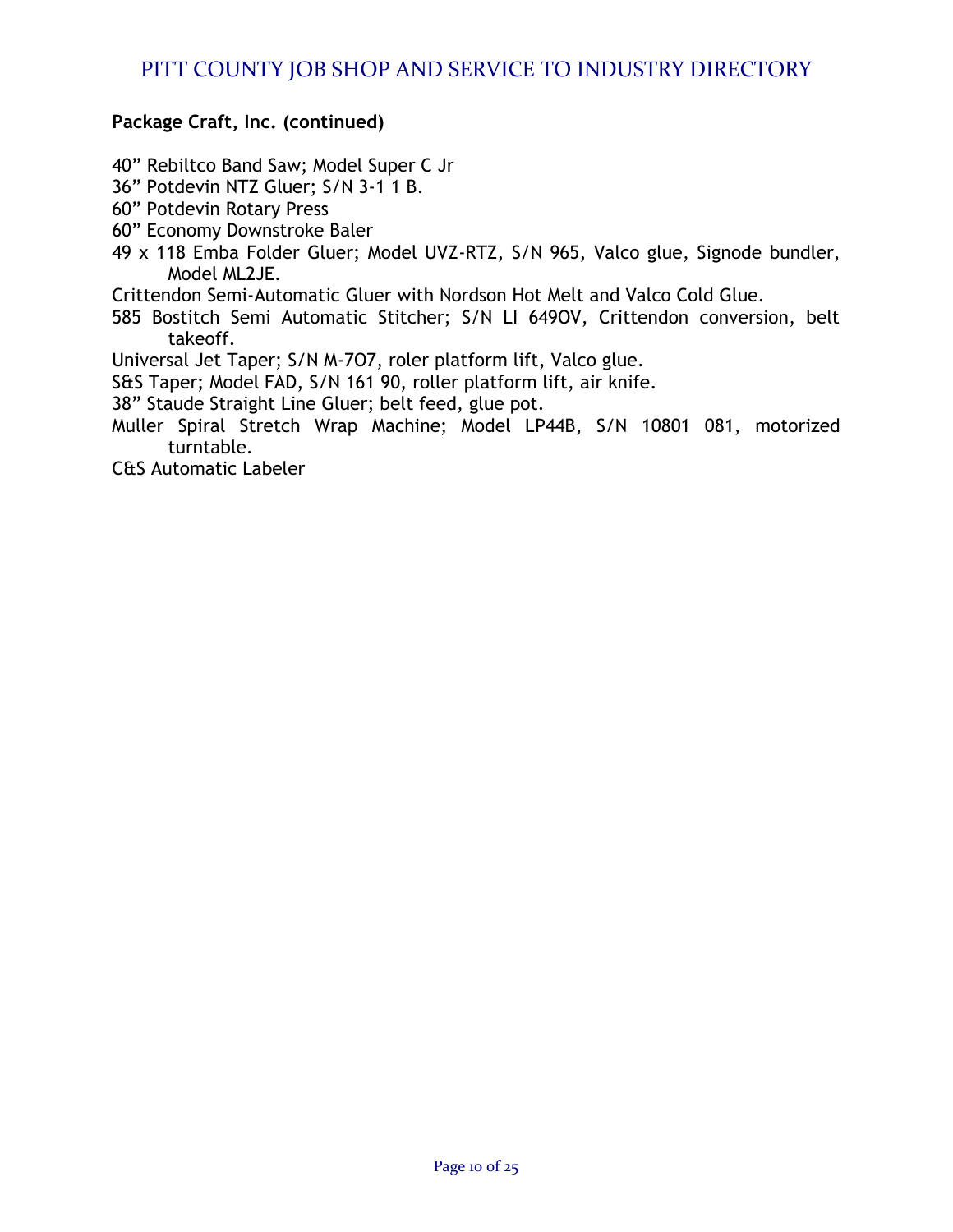## **Sphenodon Tool Company, Inc.**

3530 Tupper Drive Greenville, NC 27834 (252) 757-3460 FAX (252) 830-0207 Jeff Dill, President SIC Codes: 3545, 3544, 3599

## **Type of Work**

Design, manufacturing, servicing and sales of cutting tools (High speed, carbide drills, top reamer, end mills, counter bores, milling cutters, broaches, locating pins).

## **Quality Control System**

Visual inspection of each piece using comparators (25x magnification), surface plate micrometers.

**Equipment:**

**Forming** [1] Press, hydraulic, 12 ton

## **Machining**

[4] Grinders, cutters, Cincinnati (Model #2) [3] Grinders, universal, Brown & Sharpe (Model #13) [2] Grinders, external, OD (Model #5) [1] Grinder, internal, Cincinnati (Model #2) [1] Grinder, surface, Detra [2] Grinders, relieving, Royal Oat [2] NC Machines, drill, pointer (1 Oliver) [1] NC Machine, lathe, engine [1] NC Machine, milling, vertical, Bridgeport [1] NC Machine, milling, Brown & Sharpe [1] Saw, band

**Shipping Facilities Truck** 

**Other Special Equipment**

[2] Comparators (14" screen)

[1] Cut off machine for steel bars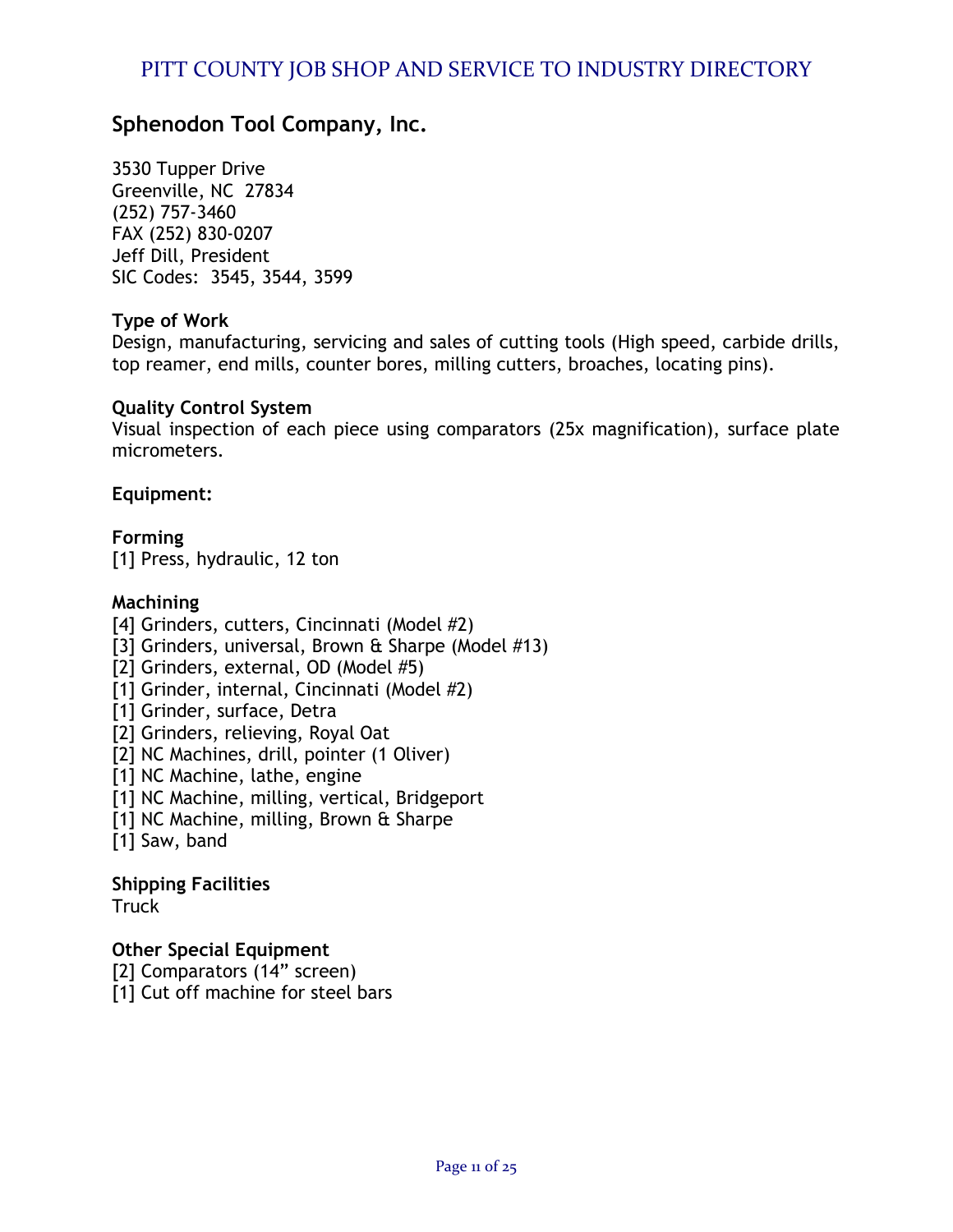## **SPM Machine Works**

4721 Old NC 11 Ayden, NC 28513 (252) 746-1229 FAX (252) 746-2192 Clint Sanders, President & COO SIC Codes: 3599

## **Type of Work**

Prototype and CNC production of machined parts in low and high volume.

## **Major Work**

Customers in the aerospace, automation-robotics, electronics, packaging, environmental, pharmaceutical, hydraulic cylinder, and other high-tech industries.

#### **Quality Control System**

ISO-9000 compliant. Quality Assurance Lab stocked with the full complement of inspection equipment, thread gauges, and hand tools.

#### **Equipment:**

## **CNC Mills**

[2] Haas VF-1 Milling Centers [1] Haas VF-4 Milling Center

[1] Okuma ES4020 Milling Center

[1] Acer 3 Axis Milling Machine with Anilam 3000-M control

## **CNC Lathes**

[4] Okuma Crown Turning Centers

[1] Okuma LFS-15 Twin Spindle Turning Center

[1] Okuma LB-15 11M Turning Center with live tooling

[1] Okuma LB-10 11M Turning Center with live tooling

#### **Swiss Machine**

[1] Tsugami S-25D CNC Swiss with automatic bar loader

## **Quality Assurance Equipment**

[2] Digimar CX-2 Digital Height Gauges

[1] Starrett HE-350 Optical Comparator

[1] Mitutoyo PH-A14 Optical Comparator equipped with QM Data 2000

[2] Surface Plates 24 x 36 (2 inspection station set ups)

Multiple digital calipers, micrometers, and gauges.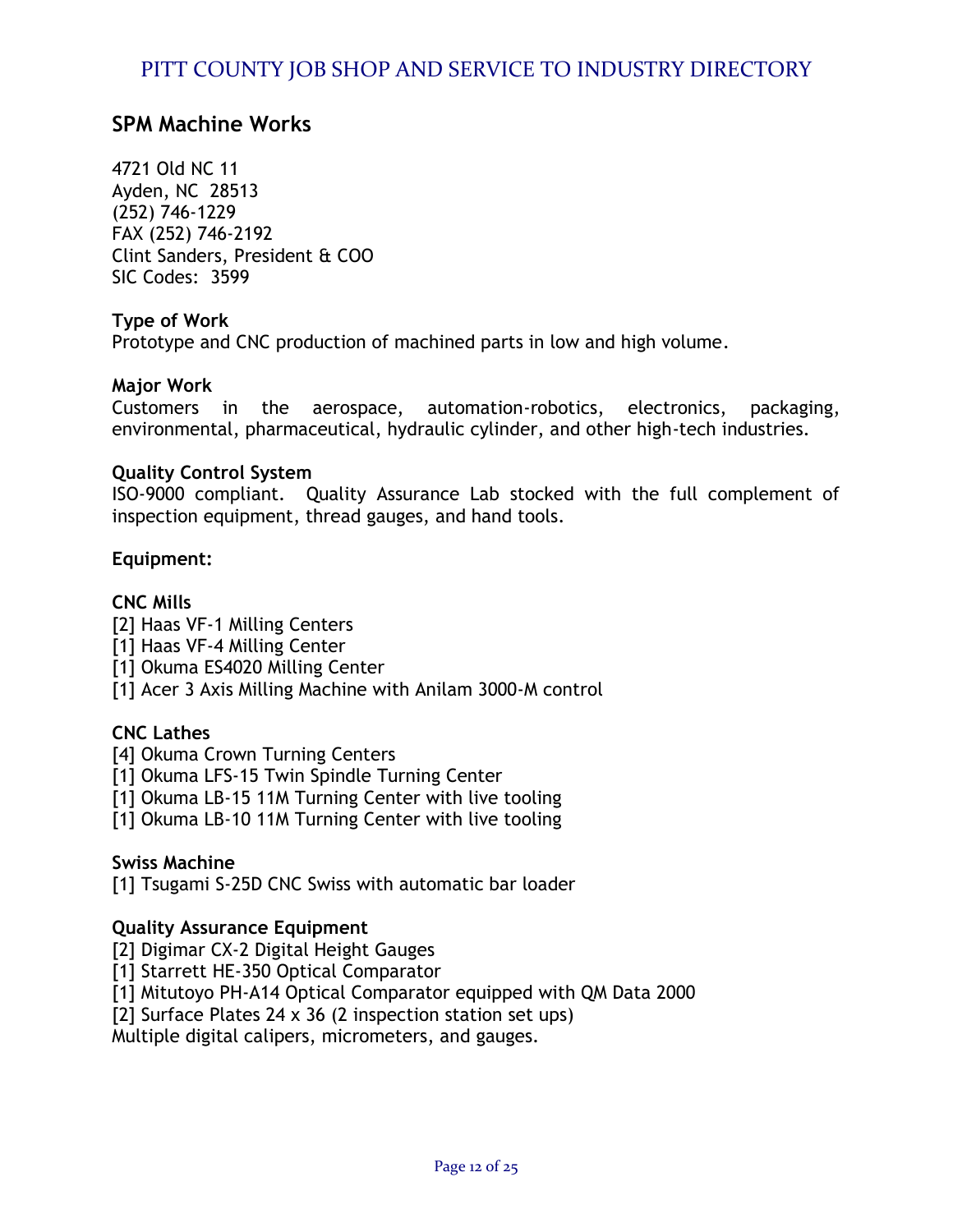## **SPM Machine Works (continued)**

## **Other Equipment**

- [1] Peerless Saw Fully Automatic
- [1] Manual Drill Press
- [2] Fork Lift Trucks
- [1] Vibratory Tumbler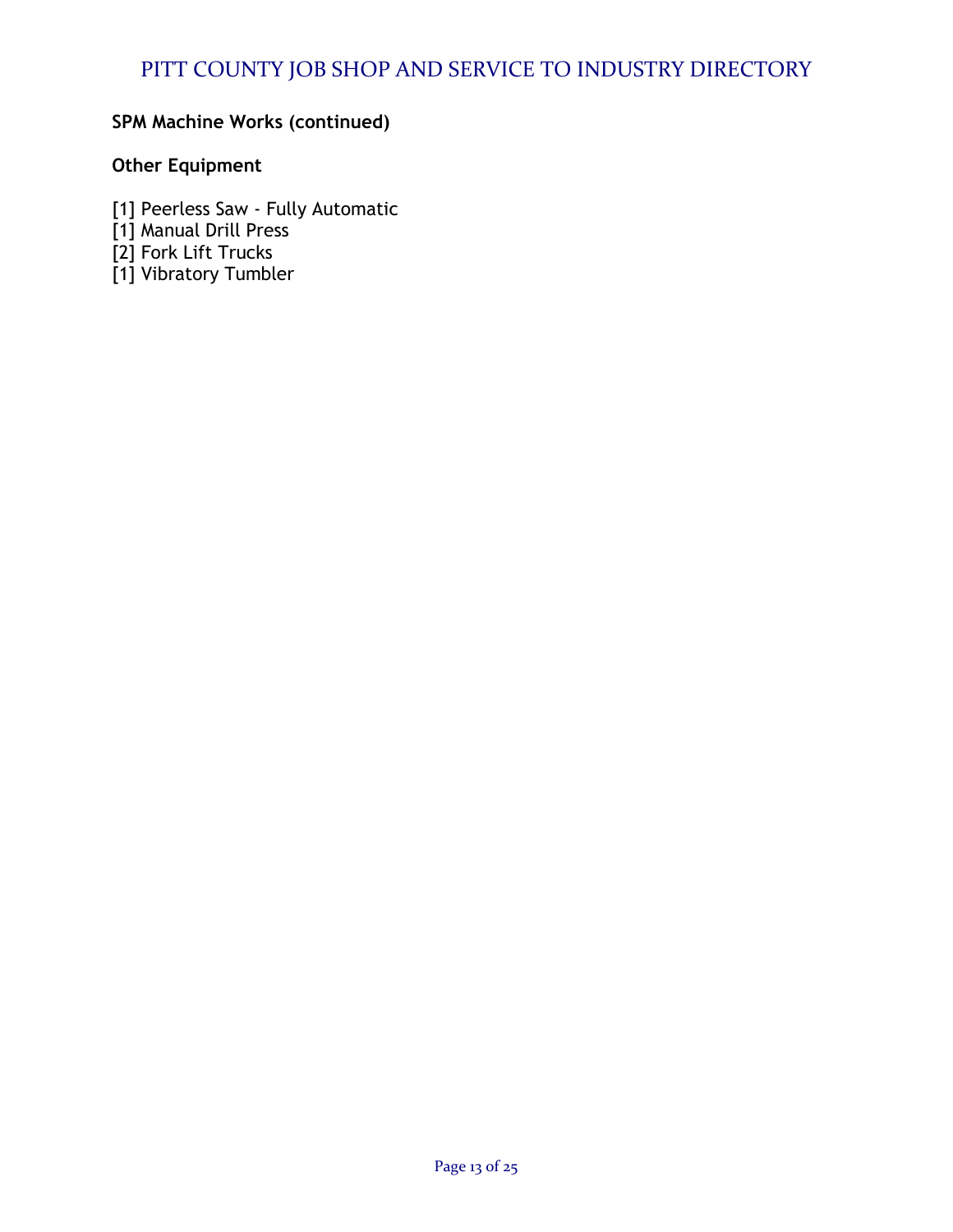## **Starling Enterprises, Inc.**

4656 US 258 N Famville NC 27828 (252) 753-2735 Fax: (252) 753-2523 John D. Starling, Owner Established: 1979 Employees: 2 SIC Code: 3499

## **Type of Work**

Aluminum, stainless steel, carbon steel and plastic fabrication of new parts and/or repairs.

## **Principle Products/Service**

Replacement parts for machinery, fabrication of new machinery and/or parts. Design new equipment and re-engineer old designs

## **Major Work**

Fabricate parts for machines and equipment.

## **Equipment:**

## **Fabrication**

- [1] bending roll, 12 GA x 4 in
- [1] iron worker 1"x8",  $5/8$ "x14";  $1\frac{1}{4}$ " hole thru  $\frac{3}{4}$ " plate,  $4$ "x4" x  $3/8$ " angle, cope  $1/2"$
- [1] Press, mechanical 8'-12 GA
- [1] Press, hydraulic 12' x 3/8" 225 ton special forming dies-acute, vee, flatten, large radii
- [1] Shear plate  $\frac{1}{4}$ "x 12'

## **Machining**

[2] drills, upright 20" [1] drill, upright 24", large capacity [1] grinder, surface 6"x18" [1] lathe - 16"x80"  $\overline{11}$  lathe, engine, 15" x 54" [1] CNC bed mill 48" x 36" [1] milling machine, Lagun, 17"x32" envelope [1] CNC Milling Machine, Lagun 16" x 30" envelope [1] band saw, horizontal 6" x 14" [1] band saw, horizontal 11"x20" [1] band saw, vertical - 20" wide x 14" high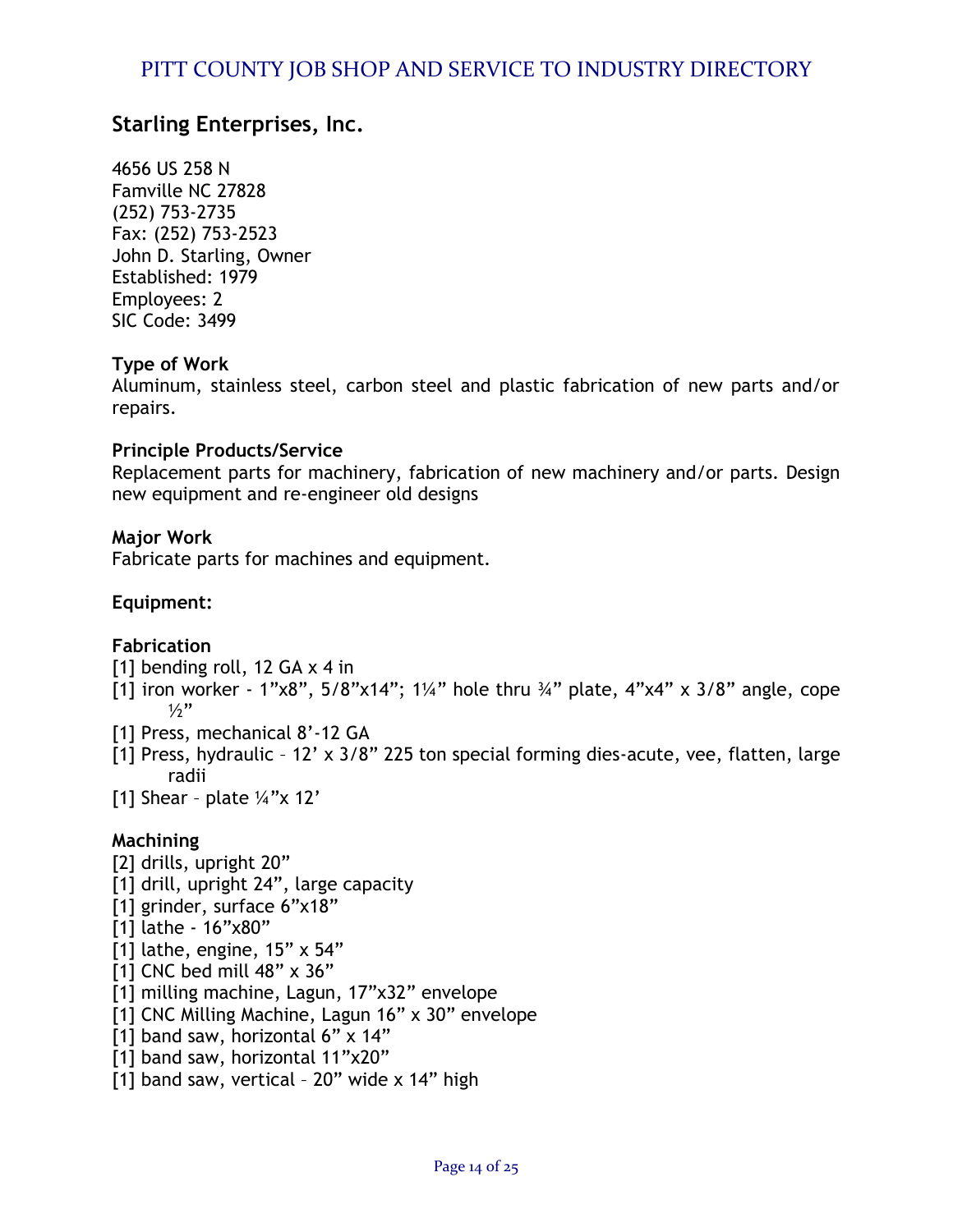## **Starling Enterprises, Inc. (continued)**

## **Welding**

[3] Mig welders, 450 amps [2] wire, tig and stick machine (stainless steel & aluminum) Miller 350 amp. [1] Plasma cutter - 1¼" capacity [1] Spray welding unit – Eutectic

## **Finishing**

Painting available Polishing available Bead blasting Sand blasting Power Coating (small)

## **Other Special Equipment**

Unipunches up to  $\frac{1}{4}$ " capacity thickness; up to 1  $\frac{1}{4}$ " diameter by 12' length Rigid Threader- 1/8" to 4" pipe; ¼" to 2" bolts, standard & metric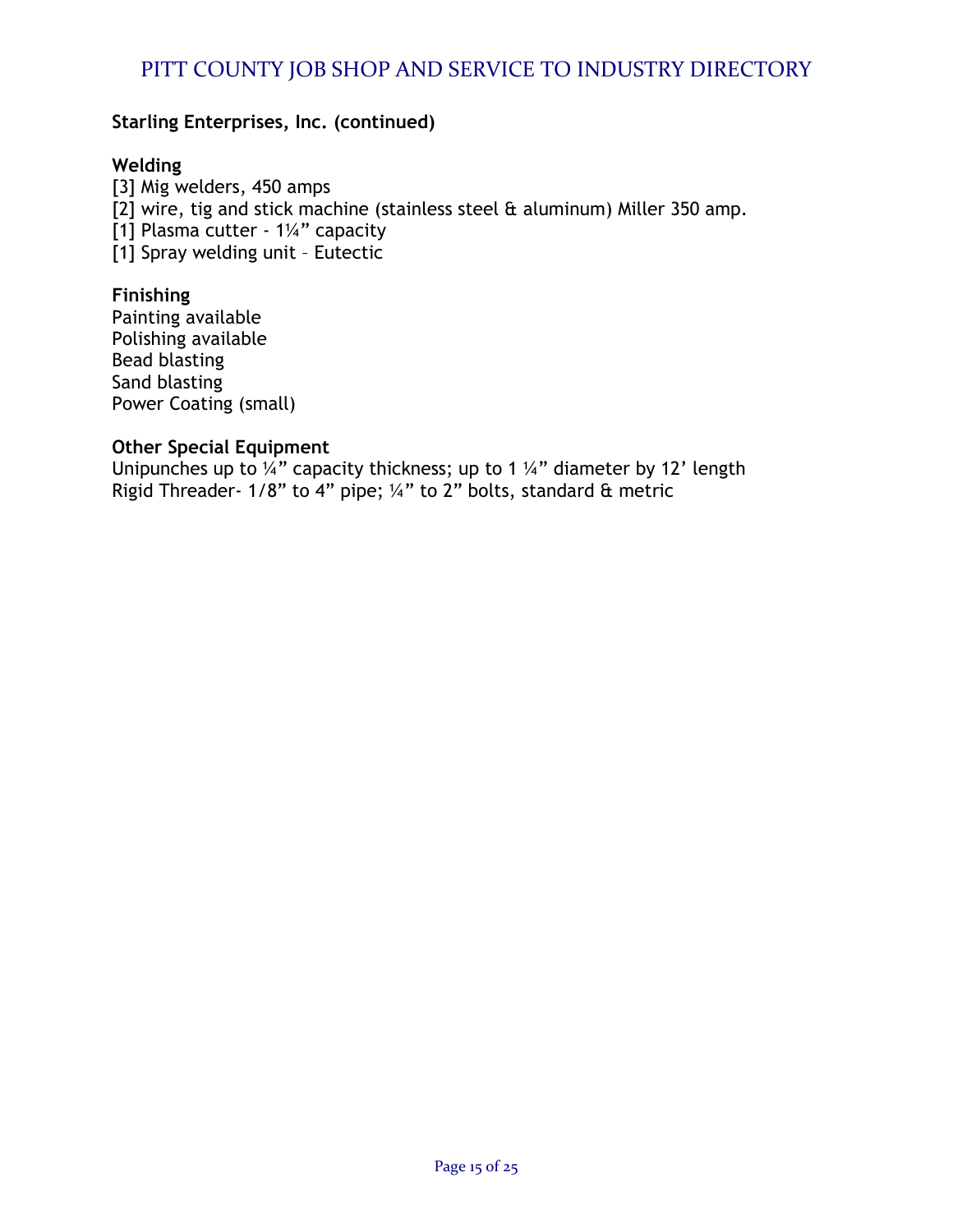## **TRC, Inc. (The Roberts Company)**

133 Forlines Road Winterville, N.C. 28590 (252) 355-9353 FAX (252) 756-7018 Chris Bailey, President Established: 1977 Employees: 650 SIC Code: 3443; 3499

## **Type of Work**

ASME Code and non-Code welding; Steel and alloy fabrication; ASME Code vessel fabrication and repairs; Unlimited general, mechanical, and electrical contracting.

#### **Principal Products and/or Services**

Tanks, Heat Exchangers, Pressure Vessels, Fabricated Piping and Fittings, and Structural Steel.

**Quality Control System** Four full-time AWS certified welding inspectors.

## **Equipment:**

#### **Forming**

[1] Plate Roll, 5/8" x 10' [1] Press Brake, 350 ton x 12' [3] Ironworkers, 120 ton, Piranha [1] Shear, 350 ton x 12'

#### **Machining**

[1] CNC Vertical boring mill [1] Radial drill [1] CNC multi-function turret mill

#### **Finishing**

Painting: heat cured industrial coatings with automotive type finishes. Sand-blasting: environmentally safe media recovery system.

#### **Saws**

[1] Coldsaw, bandtype [1] Coldsaw, circular type

#### **Welding**

[40] Tig, Mig, and Stick machines [1] Pandjiris Manipulator (Automated)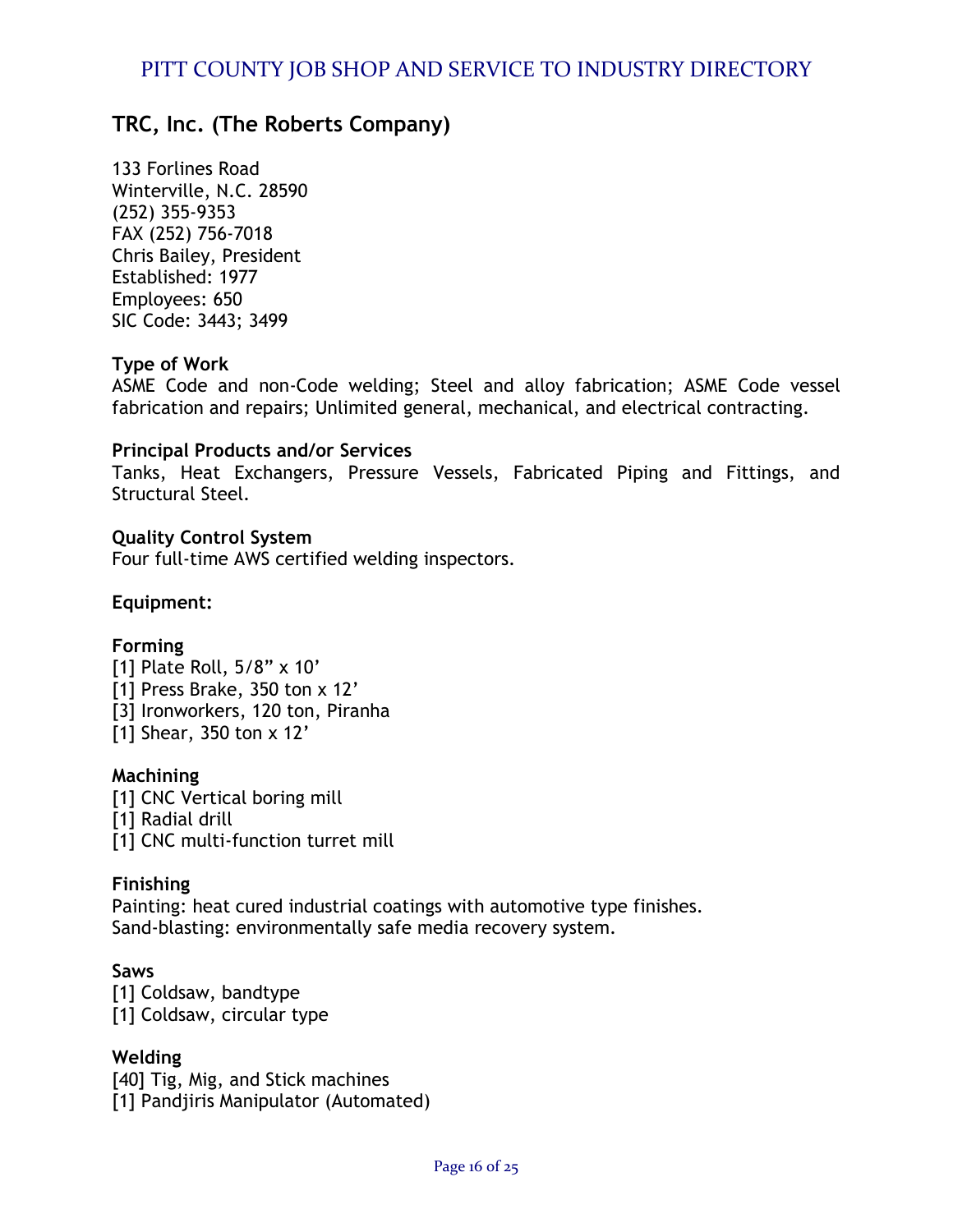**TRC, Inc. (continued)**

## **Burning/Cutting**

[1] CNC Oxyfuel/Plasma Cutting torch with Auto/CAD interface

## **Shipping**

Rail Truck, four-lane interstate access

## **Other Special Equipment**

CNC Auto Plasma Torch with AutoCad interface; CAD department with EDI capability; Four overhead cranes; Field erection capability with unlimited licenses in General Contracting, Electrical, and Plumbing HVAC.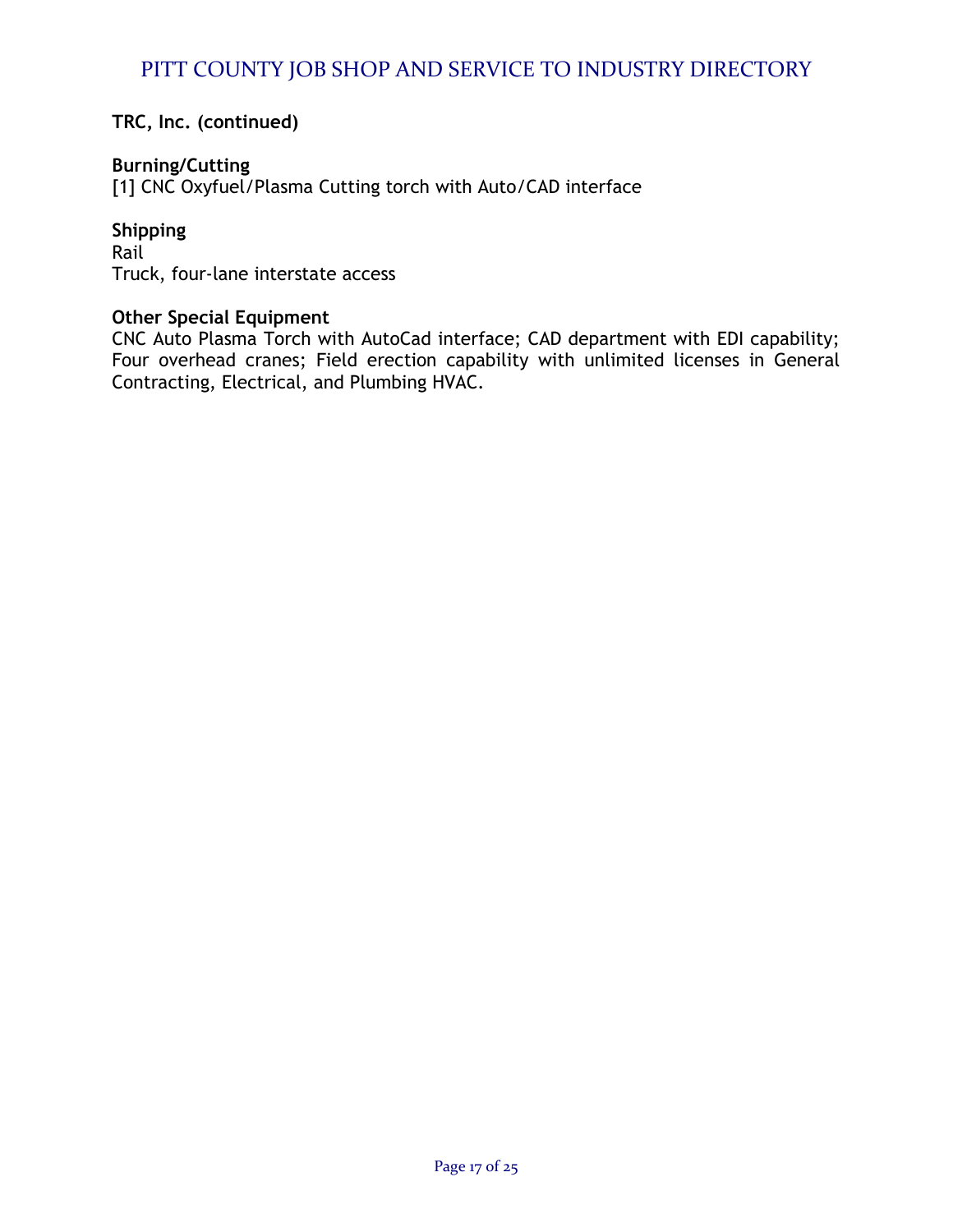## **United Machine Works, Inc.**

1716 NC 903 N Greenville, NC 27834 (252) 752-7434 Fax (252) 830-9360 Linwood Brown, Production Manager Established: 1964 SIC Codes: 3398, 3499, 3535, 3559, 3569, 3599

#### **Type of Work**

Custom machining, fabrication and assembly of machine tools and parts.

#### **Principal Products and/or Services**

New design and manufacture or repair of special industrial machine tools, parts, and their delivery and installations.

#### **Quality Control System**

Complete inspection of all parts and machines or as specified by the customer's requirements. Type of equipment available include [1] Brown & Sharpe MicroVal coordinate measure machine, [1] Mitutoyo optical comparator, [1] 4' by 9' granite inspection table, micrometers and calipers to 36 inches, [1] Federal roughness meter and [1] Wilson harness tester.

#### **Major Work**

Custom Machining, precision grinding, CNC milling, CNC turing and fabrication.

#### **Equipment:**

#### **Machining**

[10] Engine lathes [2] Bullard vertical turret lathes [3] CNC Turning centers [4] CNC Milling machines [1] Moore jig borer [12] Vertical mills with digital readouts [2] Lucas horizontal boring mills [3] Cylindrical grinders [6] Surface grinders [1] Sunnen honing machine [1] CNC horizontal machining center [1] Wotan horizontal boring mill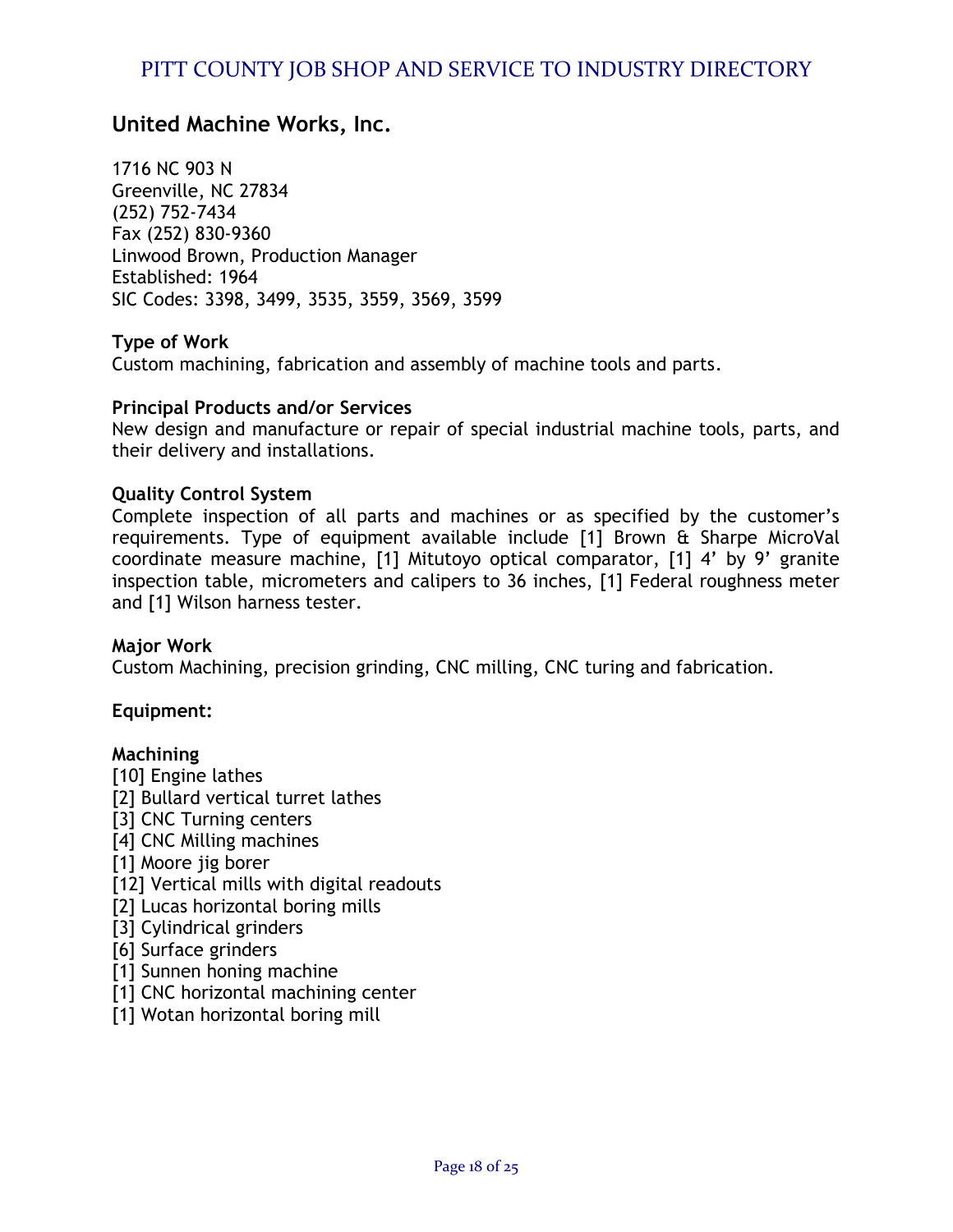## **United Machine Works, Inc. (continued)**

## **Fabrication, Welding, and Finishing**

- [3] Drill presses
- [2] Horizontal saws
- [1] Vertical saw
- [1] McKay submerged arc welder
- [1] Linde MIG welder
- [4] Miller combination TIG and AC/DC arc welders
- [1] Cress electric heat treating furnace
- [1] Torex vibratory finisher
- [1] Empire glass bead blaster
- [1] Spray paint booth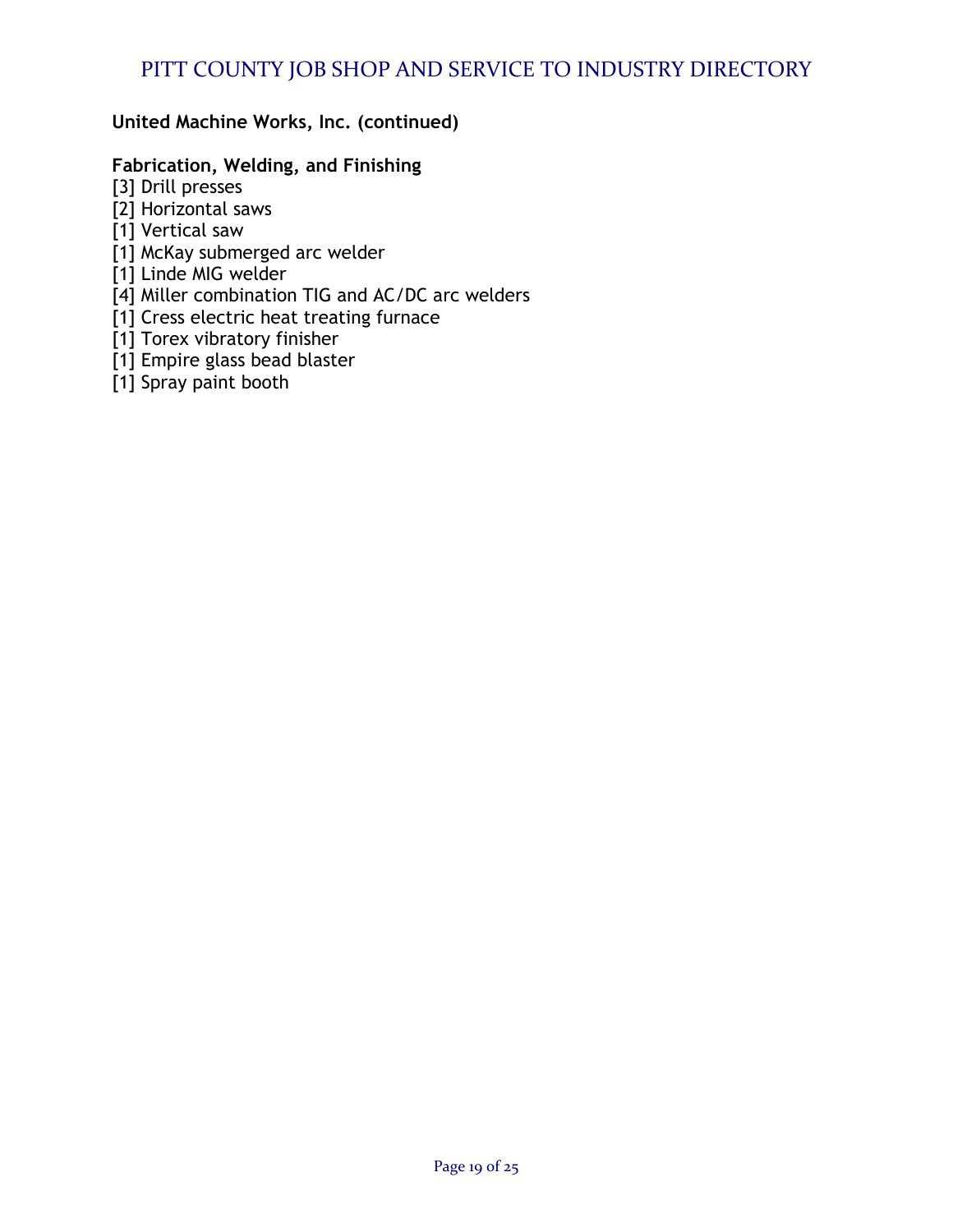## **Winterville Machine Works, Inc.**

P.O. Box 520 2672 Mill Street Winterville, NC 28590 (252) 756-2130 FAX (252) 756-0695 John R. Carroll, President Established: 1957 Employees: 65 SIC Codes: 3499, 3599, 3732, 3398, 3471

## **Type of Work**

Job Shop specializing in repair and manufacture of machines, dies, fixtures, and tooling; CNC Production Machining; Marine fabrication division; Electroplating/Metal finishing.

## **Principal Products and/or Services**

Modifications and repairs of machines and equipment. Manufacturer of parts to vendor specifications. Powder spray; heat treating; CAD/CAM facilities; fabrication shop specializing in aluminum pipe forming and welding for the marine industry; and electroplating/metal finishing; metal fabrication; mig, tig, and stick welding.

#### **Quality Control System**

MIL-Q-9858A; MlL-Q-452O8A; MIL-STD-4l04; MIL-STD-l S2OC.

#### **Major Work**

Custom design, manufacturing, and repair of precision machines and parts: automotive, industrial transportation equipment, material handling equipment, plastic injection mold dies, and textile equipment. Electroplating: hard industrial chrome, Zinc/Zinc Chromate-Rack and barrel, Black Oxide. WMW Marine Sportfishing accessories: hardtops, towers, T tops, leaning posts, rod holders.

#### **Equipment:**

#### **Machining**

[4] Milling and shaping machines, vertical, Bridgeport

[1] Milling machine, vertical, No. 2 Fritz Werner

- [1] Milling machine, horizontal, 5 1/8" spindle, boring and drilling, Wotan.
- Headstock travel 63", table cross travel 78", table longitudinal travel 69", power driven table, Farrand readout, 3 axis

[1] Shaper, 24", with universal table, Cincinnati Rigid

- [1] Grinder, cylindrical, universal, 14" x 72" Cincinnati
- [1] Grinder, surface, 16" rotary table, No. 11 Blanchard
- [1] Grinder, surface, 6" x 18", Reed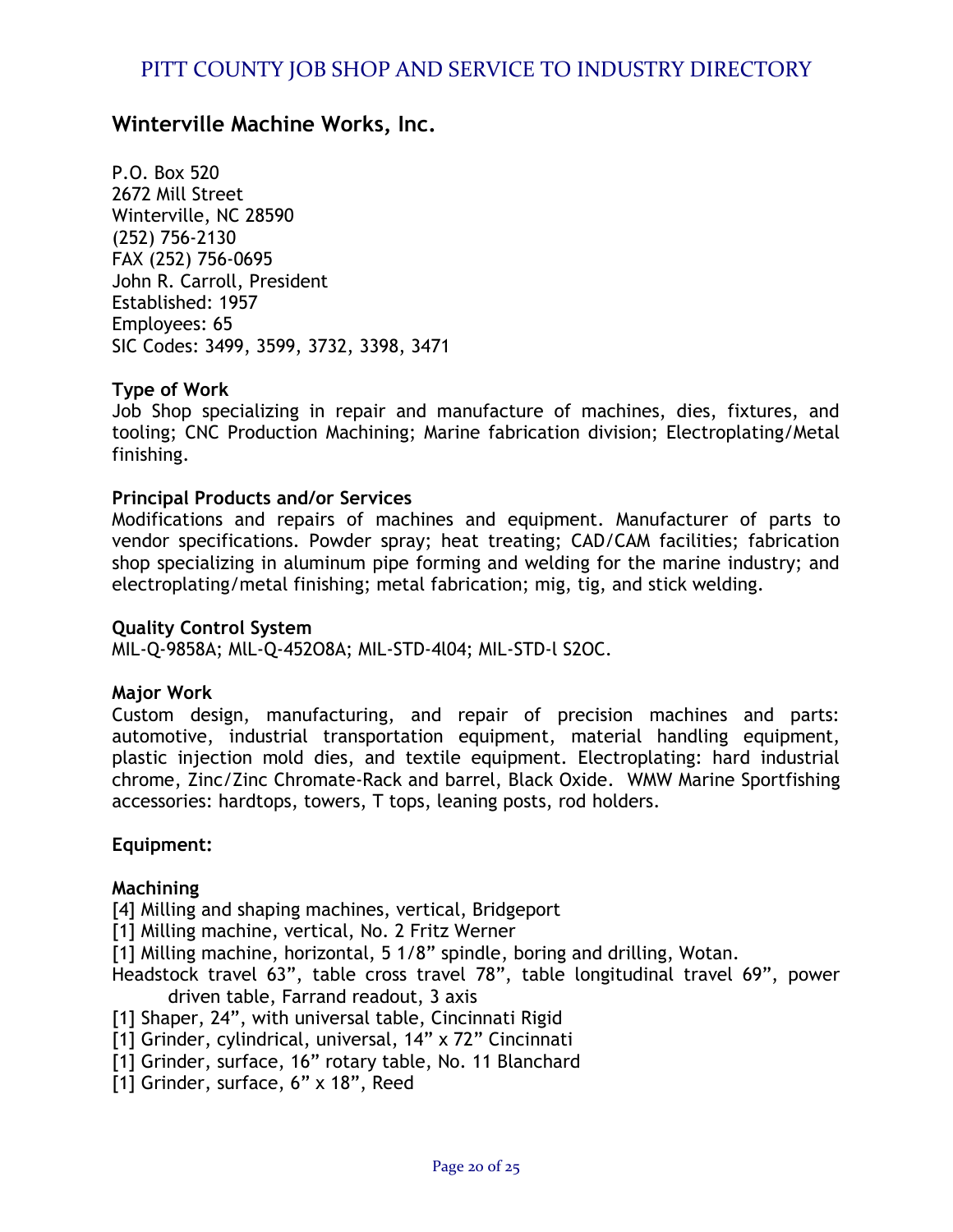## **Winterville Machine Works, Inc. (continued)**

## **Machining (continued)**

[1] Grinder, tool and cutter, all End Mill grinding attachments md. Weldon, No.2 Cincinnati

- [2] Grinders, tool post, Dumore
- [1] Grinder, cylindrical, Norton Plain
- [1] Grinder, surface, 42" rotary table (48" swing), Blanchard
- [1] Grinder, cylindrical, universal, 10" x 30", Cincinnati
- [1] Grinder, surface, B" x 24", Brown and Sharpe
- [1] Sander, belt, Jon Air
- [3] Sanders, belt, floor type, 120" Hammon
- [1] Sander, belt, vertical, 8 x 90, Porter Cable
- [1] Lathe, 26" x 120" HMT Super Cut
- [1] Lathe, toolmakers, l0 x 36", EE Monarch Precision
- [1] 16" x 102" American engine lathe
- [1] Lathe, pivot-type lathe tracer attachment, Mark 11
- [1] Lathe, engine, 15" x 54", Leblond Regal continued (1) Lathe, engine, 17" x 80", Causing Colchester
- [1] Saw, band, vertical, 36" (metal cutting)
- [1] Saw, Cut-off, automatic, 12", Peerless
- [2] Saws, band, 20", Powermatic
- [5] Drill presses, single spindle
- [1] Drill grinder, 2.5", Sterling
- [1] Drill, radial, American
- [3] Tapers, automatic
- [1] Boring mill, lathe, vertical, turret, 36", high speed Bullard
- [1] Boring mill, vertical, 72", 6 to 105 RPM, max swing: 78", 46" under rail, G & L
- [1] Jig borer, bridge type, 18" x 23" travel with grinding attachment, Mitsui Seiki
- [1] Cincinnati Milacron Arrow 750
- [1] 5" Gidding & Lewis PC 50, CNC table type horizontal boring mill, 1990

## **CNC Machining**

- [1] Machining Center, vertical, OKUMA MC-4VAE, travel table, 16 x 30, repeatability .00012, 20 tool ATC
- [1] Machining center, K & T (Model 600) 3 axis CNC control, rotary indexer, 40 tool changer, circular interpolation, pallet shuttle, and 30" cube machine parameters, repeatability: .0002
- [1] Machining Center, Cincinnati Cim-X Changer CNC Series 30 Machining Center with
- full 3 axis contouring control and rotary index table, repeatability: .0003
- [1] Machining Center, Gidding & Lewis PC -SO horizontal boring mill, 3' x 5' rotary table travels 9G"X, 72"Y, 62W 367,100 tool changer, .00022 repeatability, table size 4' x 8'
- [2] Lathes, CNC Okuma LC 2O-2S-4 axis turning center, 10" chuck, 30" between CTRS
- [1] Lathe, CNC Cinturn 1 208 Turning Center, 8" chuck, 40" between CTRS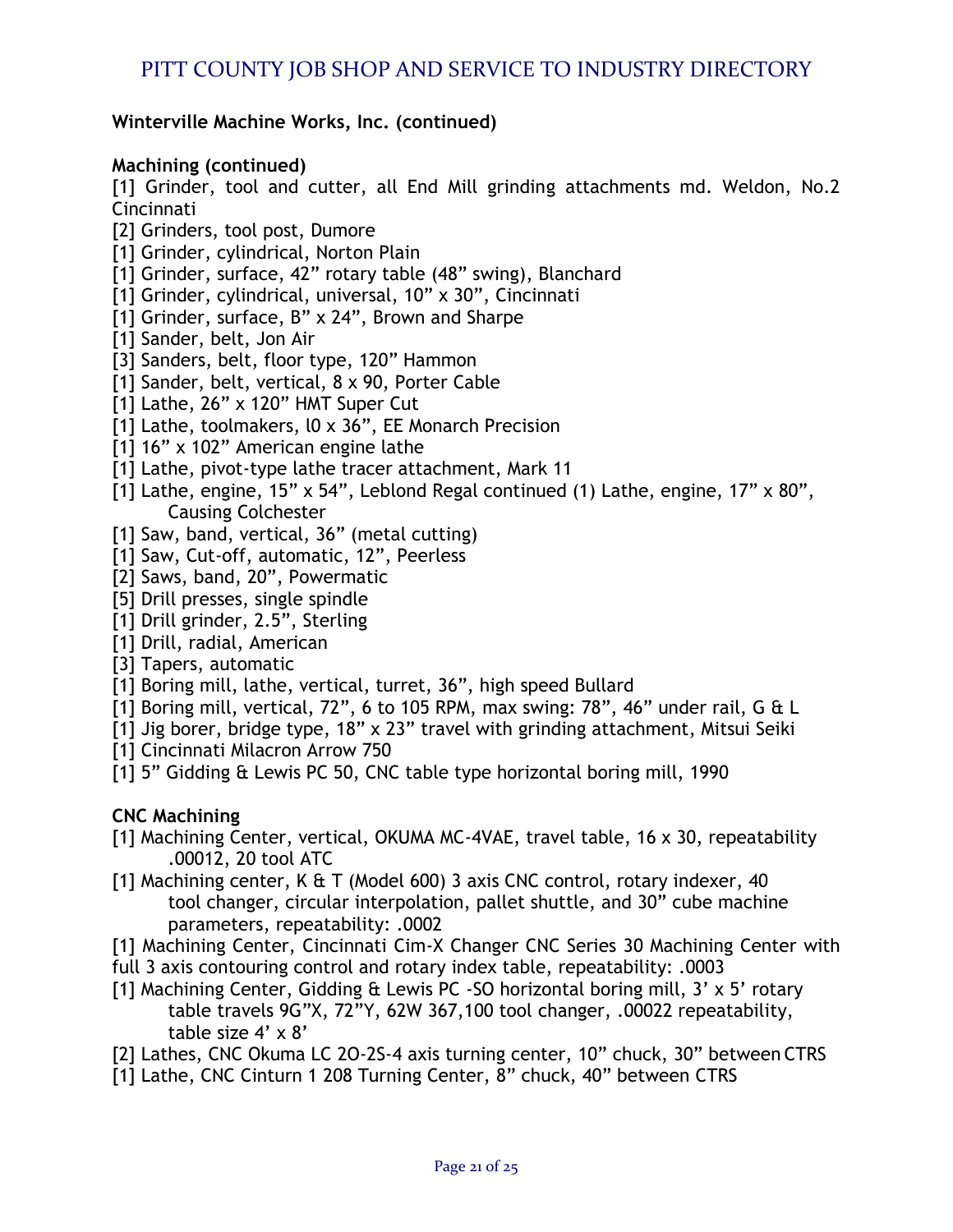## **Winterville Machine Works, Inc. (continued)**

## **CNC Machining (continued)**

[1] Lathe, CNC Hitachi Seiki 4NEI 1-1100 Turning Center, 10" chuck, 40" between CTRS

LNS Hydrobar Barfeeder 1 .75" x 12'

Cincron Cell - Consisting of: [2] Cincinnati Milacron MalCm horizontal 630 machining center 7 pallets each APC, 1 20 tool changer each - X -axis (column) 40.35", Y- axis (spindle carrier) 31 .5", Z axis (pallet/index table) 31.5"

## **Welding**

[1] Welder, pulsed heliweld control for welding alum. and stainless steel, 250 AC/DC Miller

- [1] Welder, heliarc, stick and mig, inert gas, 300 amp, Miller
- [1] Welder, oxygen and acetylene equipment, propane cutting equipment
- [8] Welder, Synchrowave, 300 amp, Miller pulsed controlled
- [1] Spray equipment, Eutectic Mig, Tig, and Stick (all metals]

## **Finishing**

Electroplating Polishing Grit and Vapor Blasting Industrial Hard Chromium for work up to 12" in length Black Oxide Drying Ovens Sand Blasting Passivating **Tumbling** Zinc/Zinc Chromate- Rack and Barrel

## **Shipping Facilities**

Air service Day and night truck service Day and night bus service UPS daily

## **Miscellaneous Equipment**

[2] Presses, Arbor [1] Press, hydraulic, automatic, 1 50 ton [1] Broaching Press, 6 ton, Colonial [3] Lapping plates [1] Demagnetizer Brake, press, 18" throat x 8' bed, 110 ton [1] Set 60" x 130" balancing ways [1] Rotary Table, 12"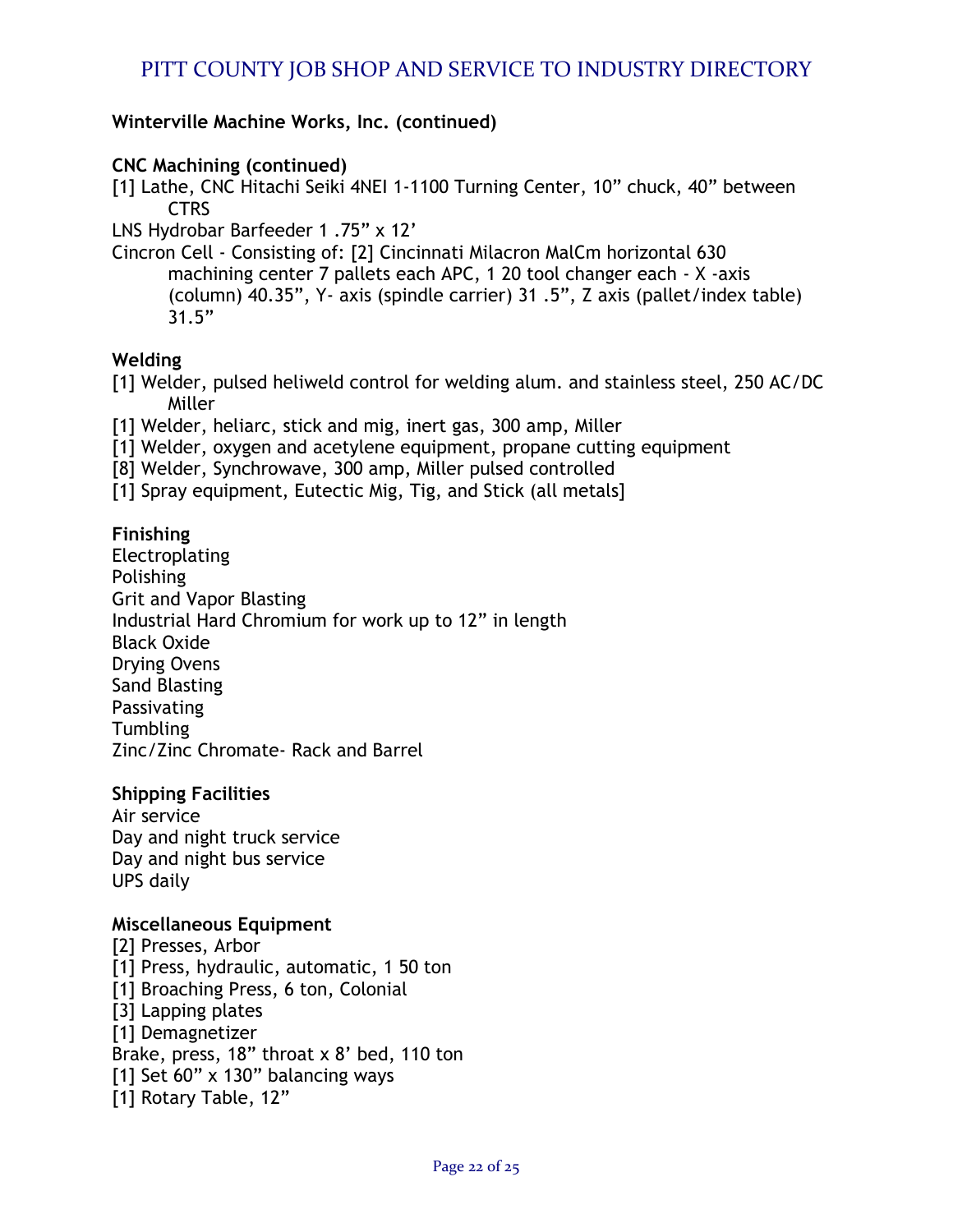## **Winterville Machine Works, Inc. (continued)**

## **Miscellaneous Equipment (continued)**

[1] Iron worker Numerous portable drills, grinders, and sanders Keyway broaches to 2" [2] Pipe Bender, 2", Pedric [1] Heat treating furnace with automatic controls, 8.5" x 9.5" x 18" Case hardening equipment

## **Quality Control Equipment**

Precision tools and gauges - 0.0. Mikes to 36" with standards I.D. Mikes to 36" Precision gauge blocks End measuring rods Dial indicators .001 and .001 Height gauges Depth gauges Vernier calipers to 80" Hole gauges Precision bench centers Surface pyrometer Precision squares Precision master level Precision straight edge Hartford Super Spacer Misc. gauges and time savers of many types and sizes [2] Electronic indicators [15] Bore gauges, .122 - 12.665 [3] Granite Surface Tables [1] Portage 36 B CMM, 36" Cube capacity, with probe and Sheffield readouts. Index table, repeatability  $\pm$  .0001. [1] J & L Precision Comparator with 14" screen [2] Profilometer (RMS) [1] Coating Thickness checking equipment

[1] Complete Metal Finishing/Electroplating Lab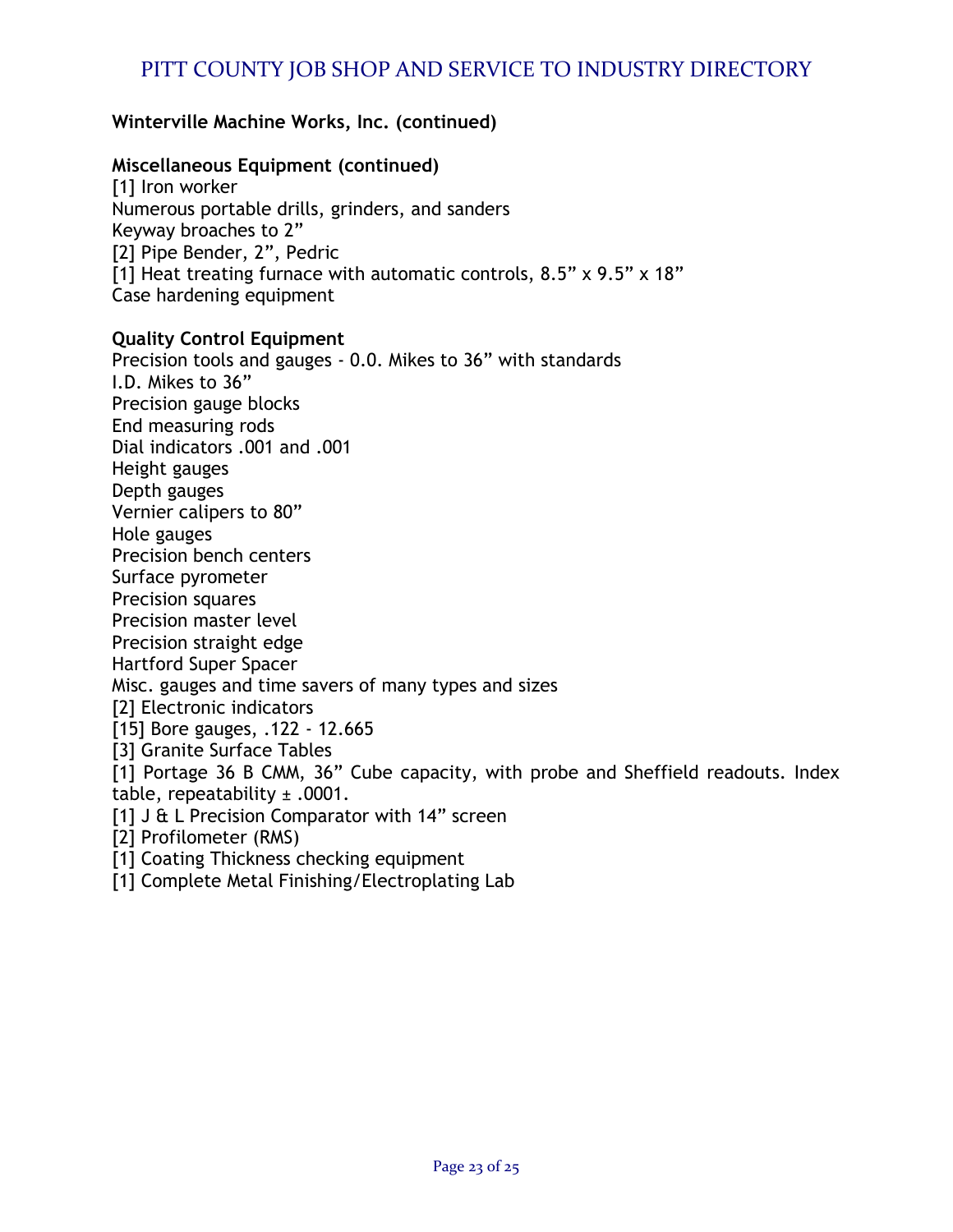Any Pitt County job shop may be included in this Directory at no charge by filling out this form and sending it either by mail to Pitt County Development Commission, PO Box 837, Greenville, NC, 27835 or by email to [pittedc@pittcountync.gov.](mailto:pittedc@pittcountync.gov) Companies will be added when the Directory is updated on a quarterly basis.

| <b>Company Name:</b>        |  |
|-----------------------------|--|
| <b>Address:</b>             |  |
| City:                       |  |
| Zip Code:                   |  |
| Phone:                      |  |
| FAX:                        |  |
| <b>Key Executive/Title:</b> |  |
| Year Established:           |  |
| <b>Number of Employees:</b> |  |
| SIC Code(s):                |  |
| <b>NAICS Code:</b>          |  |
| <b>Type of Work:</b>        |  |
|                             |  |
|                             |  |

**Principal Products and/or Services:** 

**Quality Control System:** 

**Major Work:**